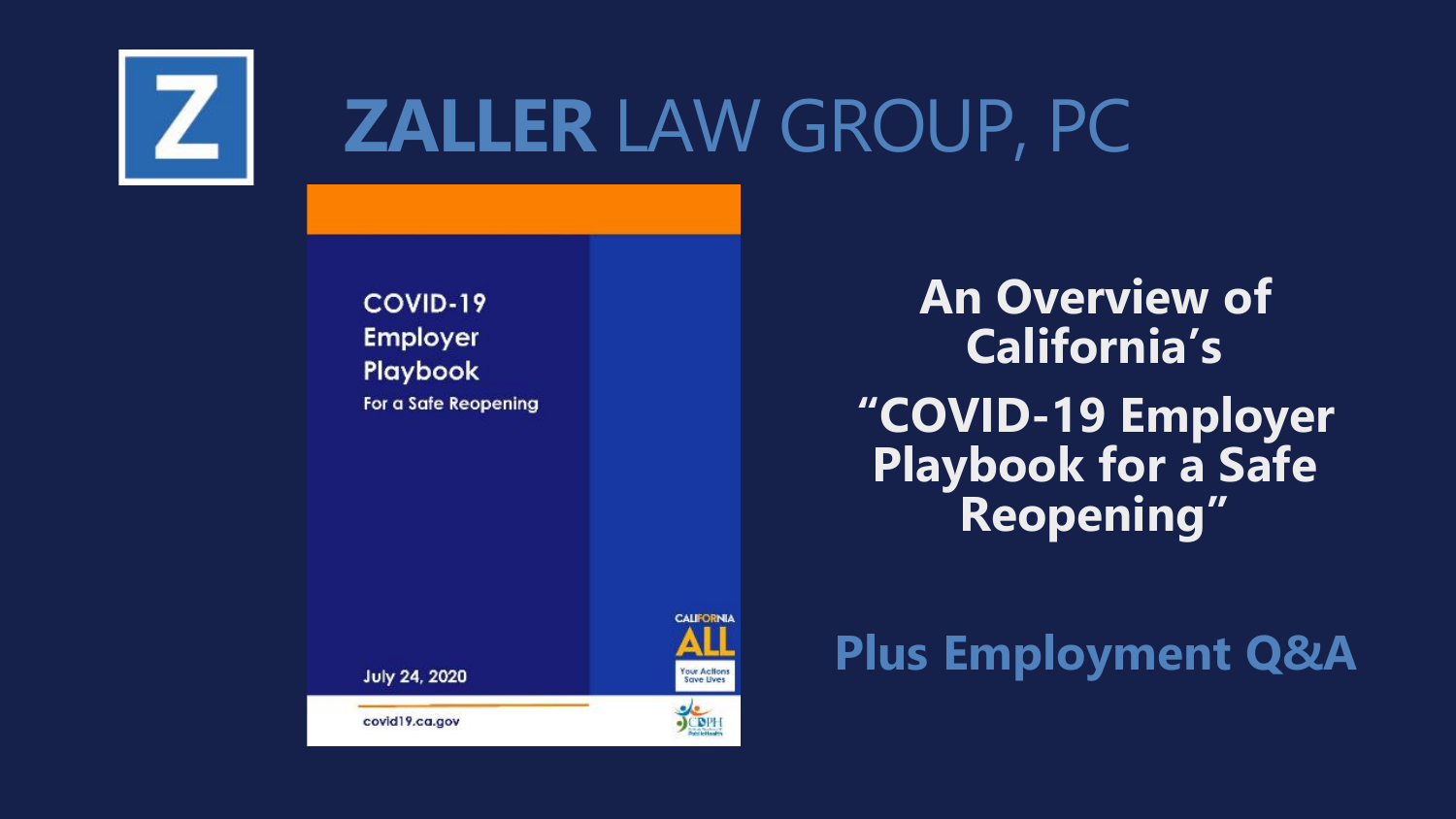### **Speakers**



#### Anne McWilliams



Michael Thompson Rick Reyes



Zaller Law Group, PC provides this presentation and the information in it for general informational purposes only. The information is not, and should not be relied upon or regarded as, legal advice. No one should act or refrain from acting on the basis of such content or information, without first consulting with and engaging a qualified, licensed attorney, authorized to practice law in such person's particular jurisdiction, concerning the particular facts and circumstances of the matter at issue.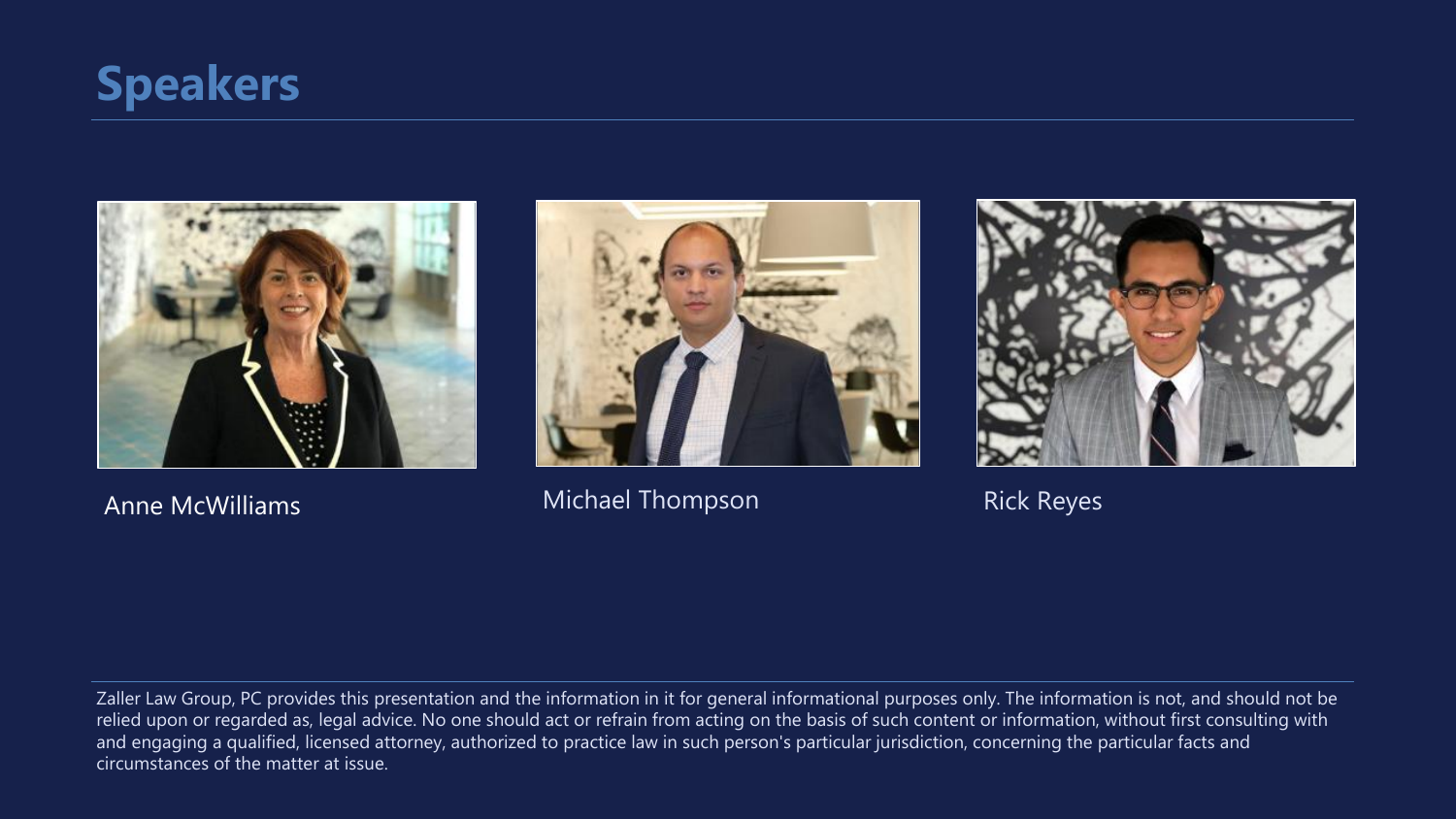### **Topics**

- **Understanding California's COVID-19 Employer Playbook**
- **Managing outbreaks in the workplace**
- **Communicating about identified cases of COVID-19**
- **Returning employees to work after exposure**
- **Reporting and recording cases of COVID-19**
- **Relevant paid and unpaid leaves**
- **Guidance in enforcing mask requirements**
- **Worker Education**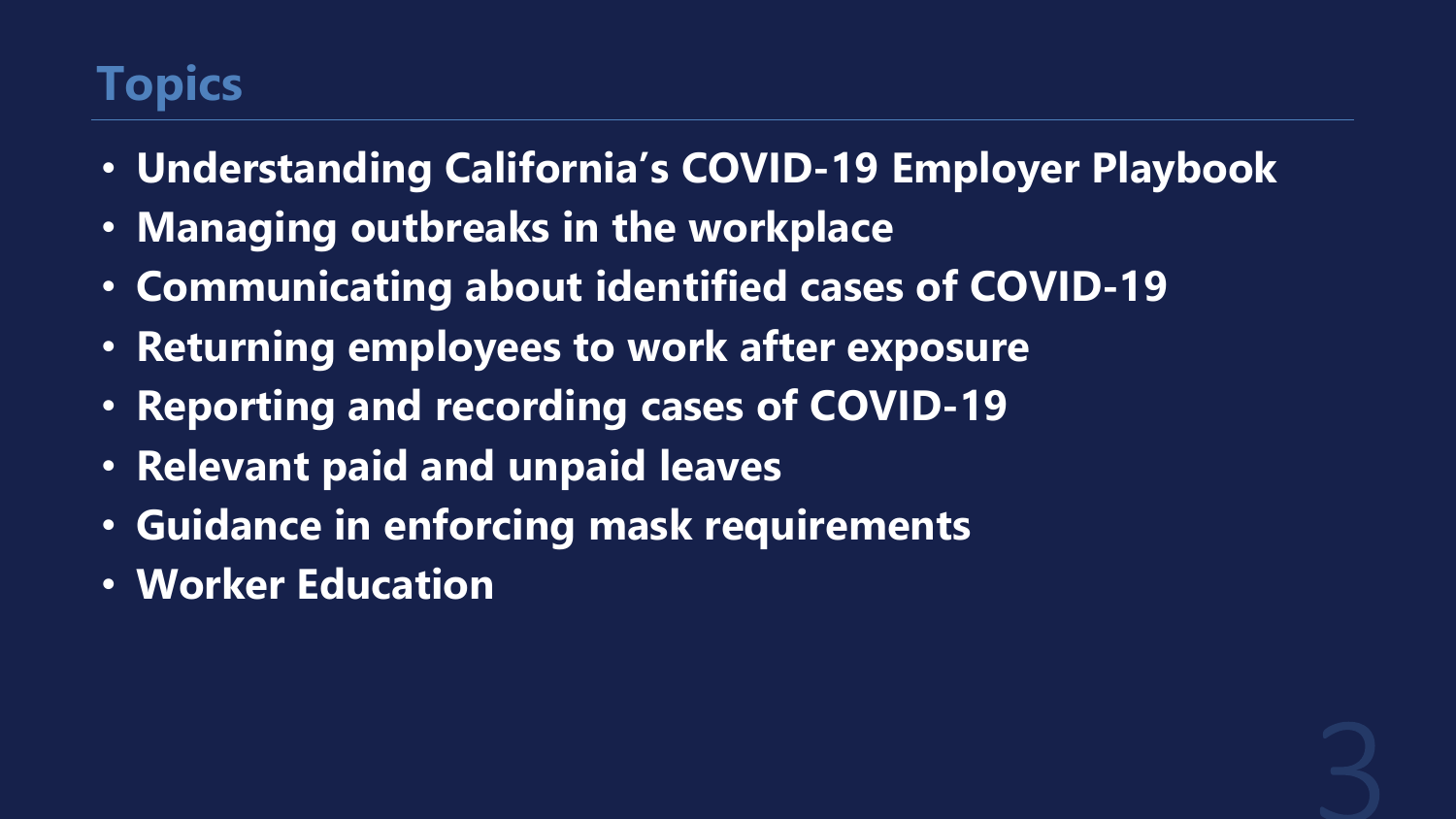### **State of the State**

#### **Resilience Roadmap**

Last updated July 24, 2020 at 11:33 AM

Californians have been staying home and saving lives since the start of our statewide stay-at-home order issued on March 19, 2020. These efforts have allowed the state to move forward on our roadmap for modifying the statewide order.

We are now in early Stage 2, where retail, related logistics and manufacturing, office workplaces, limited personal services, outdoor museums, child care, and essential businesses can open with modifications. The state is issuing guidance to help these workplaces reopen safely.





https://covid19.ca.gov/roadmap/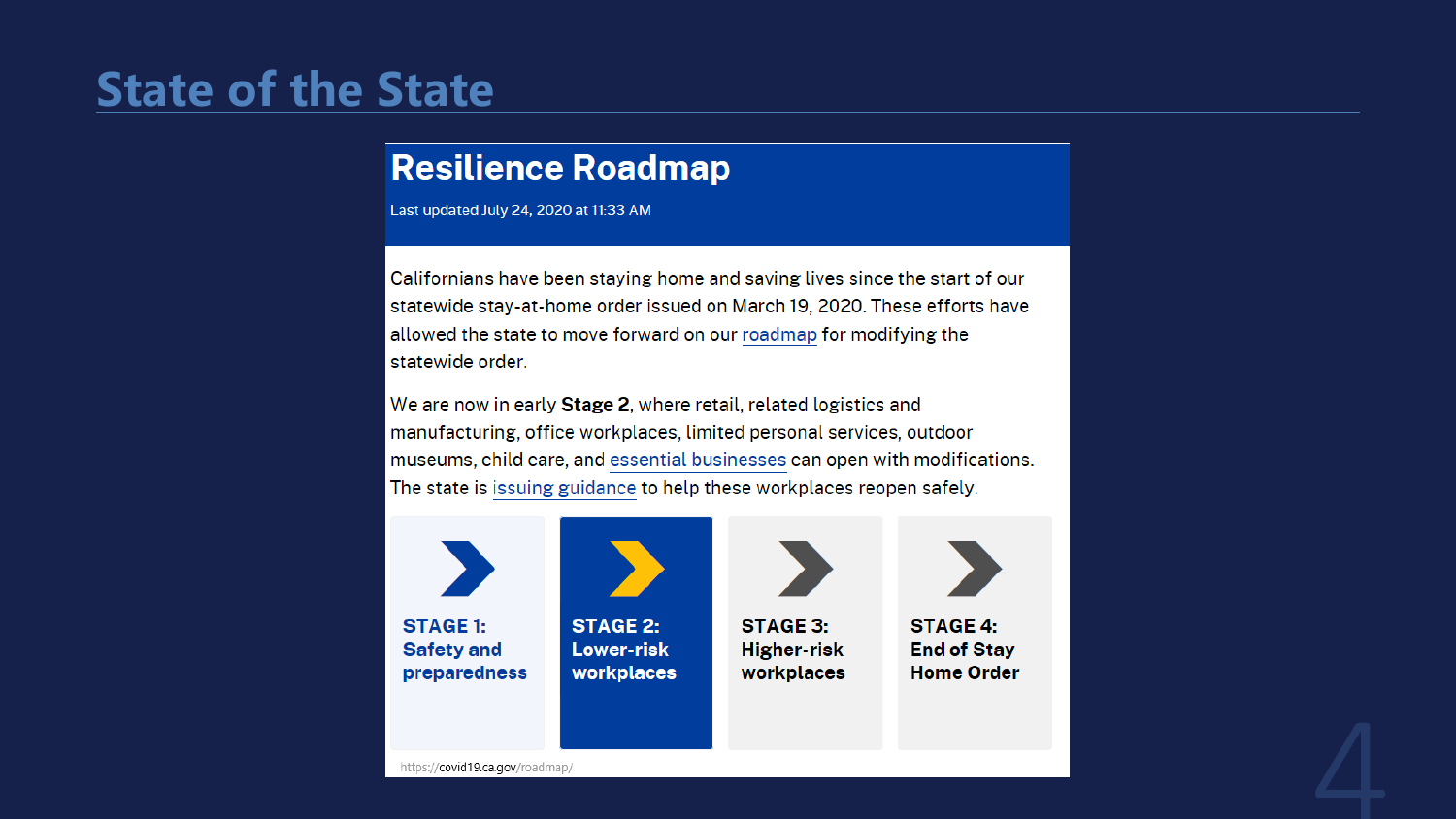### **State of the State**

### July 13, 2020: Statewide shutdown of certain indoor operations:

- Dine-in restaurants
- Wineries and tasting rooms
- Movie theaters
- Family entertainment centers
- Zoos and museums
- Cardrooms
- Bars, brewpubs, and breweries (must close indoor and outdoor operations unless offering sit-down, outdoor dining; alcohol can only be sold in same transaction as a meal).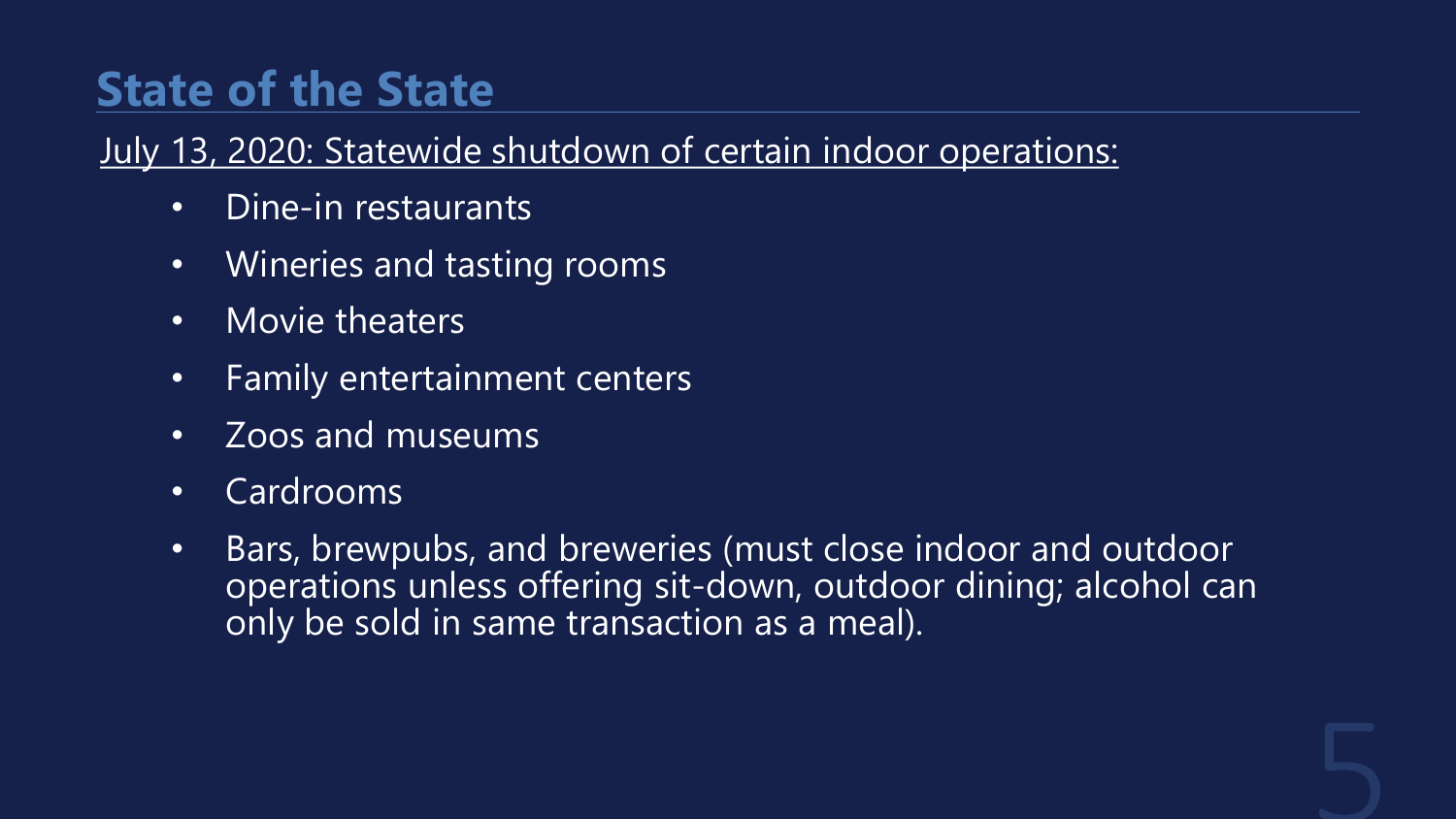## **State of the State**

Additional closures based on County Monitoring List:

- Gyms and fitness centers
- Places of worship/cultural ceremonies
- Offices for non-critical infrastructure
- Personal care services
- Hair salons and barbershops
- Shopping malls

Exception: if modified to operate outside or by pick-up

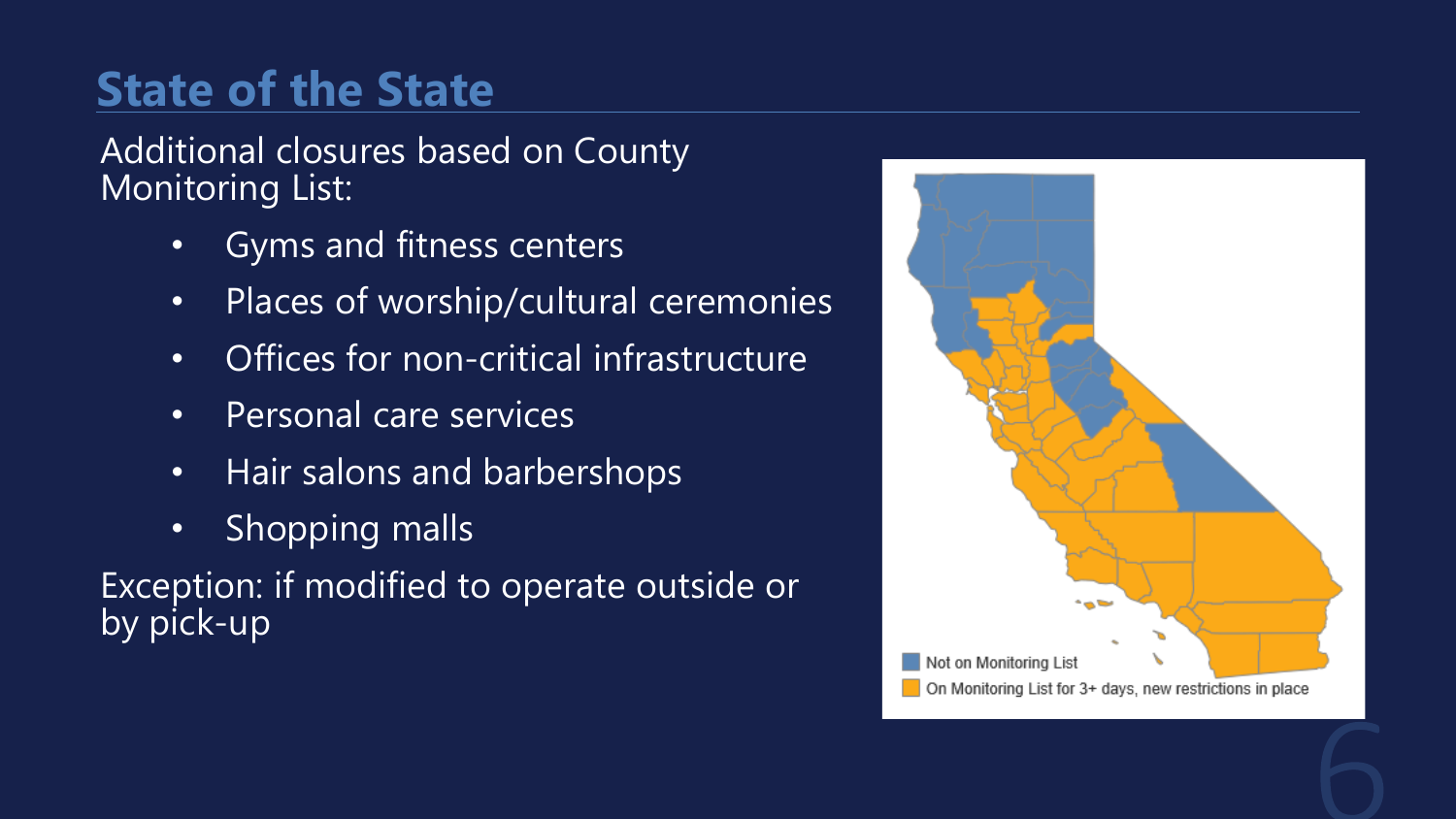### **COVID-19 Employer Playbook For a Safe Reopening**

COVID-19 **Employer Playbook** For a Safe Reopening

July 31, 2020

covid19.ca.gov



- Released July 24 by Department of Public **Health**
- Provides "guidance for employers to help them plan and prepare for reopening their business and to support a safe, clean environment for workers and customers."
- "By following this Employer Playbook, employers will be able to do their part in reducing the risk and spread of COVID-19 in the workplace and ensure California businesses stay open."
- Lots of links and resources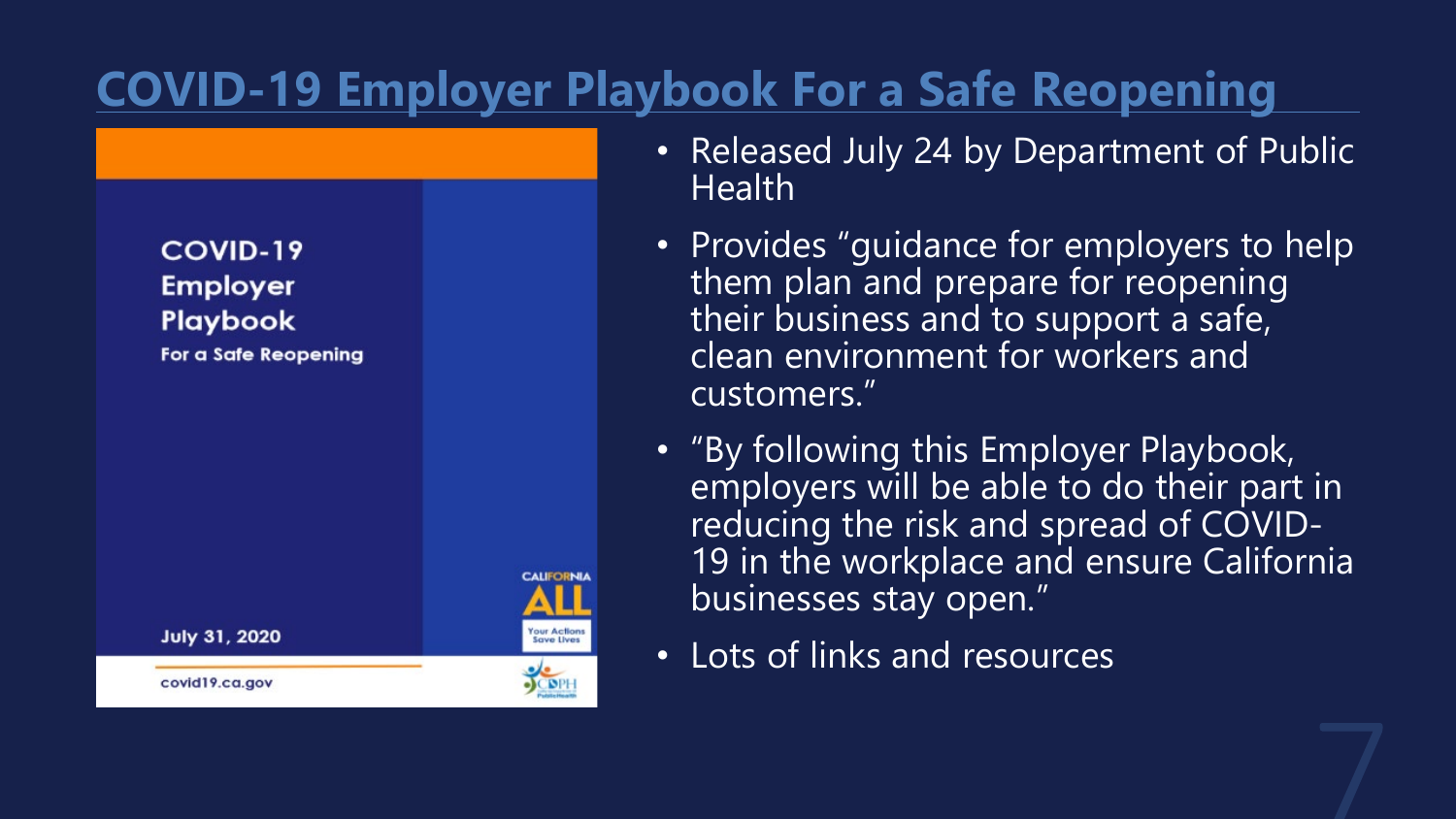### **Employer Beware!**

- "Not intended to revoke or repeal any worker rights"
- "Not exhaustive, as it does not include county health orders."
- Not "a substitute for existing safety and health-related regulatory requirements such as" Cal/OSHA
- What are the legal implications?
- "Guidance" but lots of "must" and "will need to"
- Don't forget the CDC

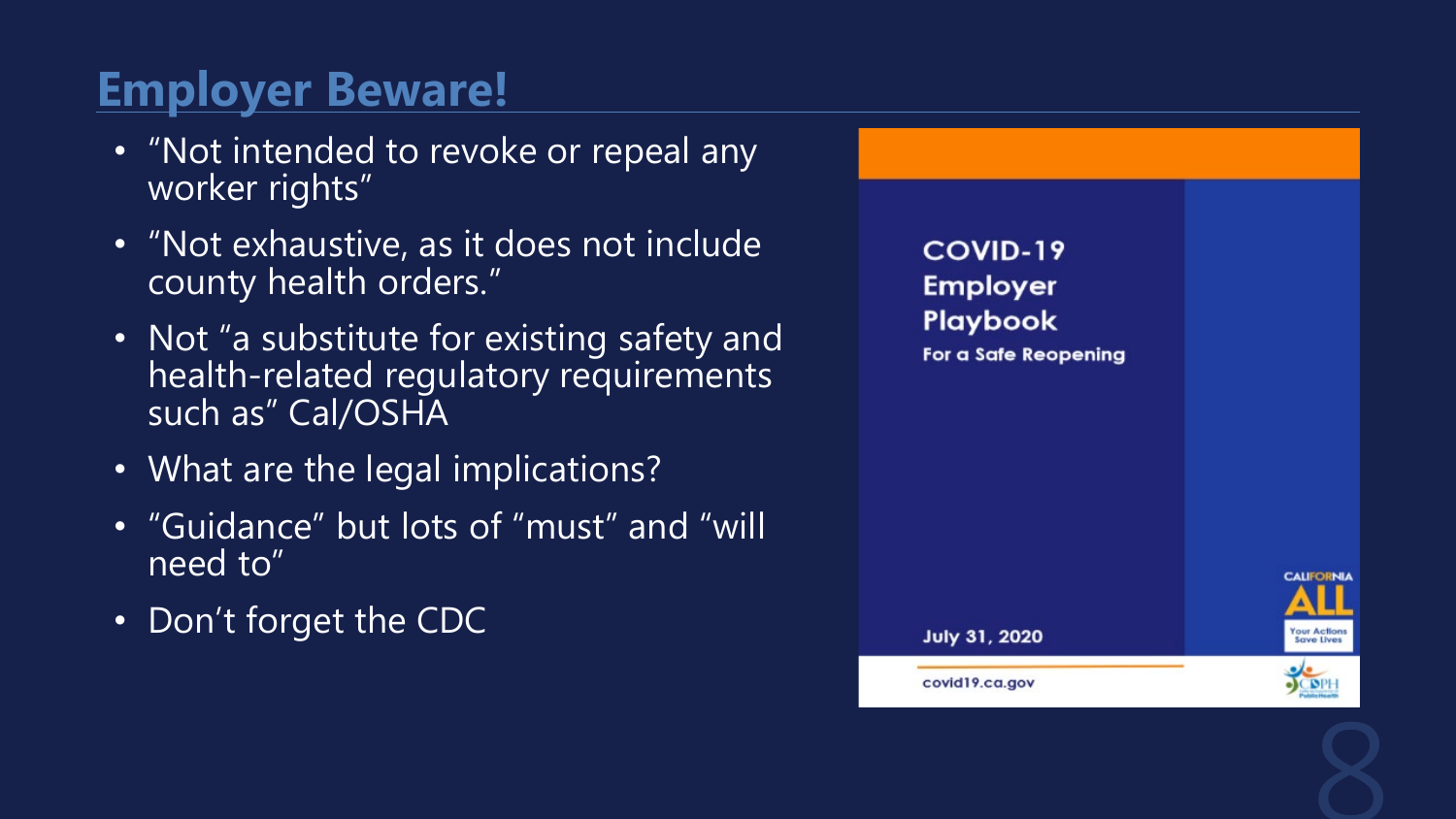### **How to Open Safely**

"All employers must implement (and update as necessary) a plan that:"

- Is specific to your workplace
- Identifies all areas and job tasks with potential exposures to COVID-19
- Includes control measures to eliminate or reduce such exposures
- Maintains healthy business operations
- Maintains a healthy work environment
- Provides effective training for workers
- Encourages workers to give input into an effective workplace plan

Employers encouraged to "talk with your workers about planned changes and seek their input" and "effectively communicate important COVID-19 information."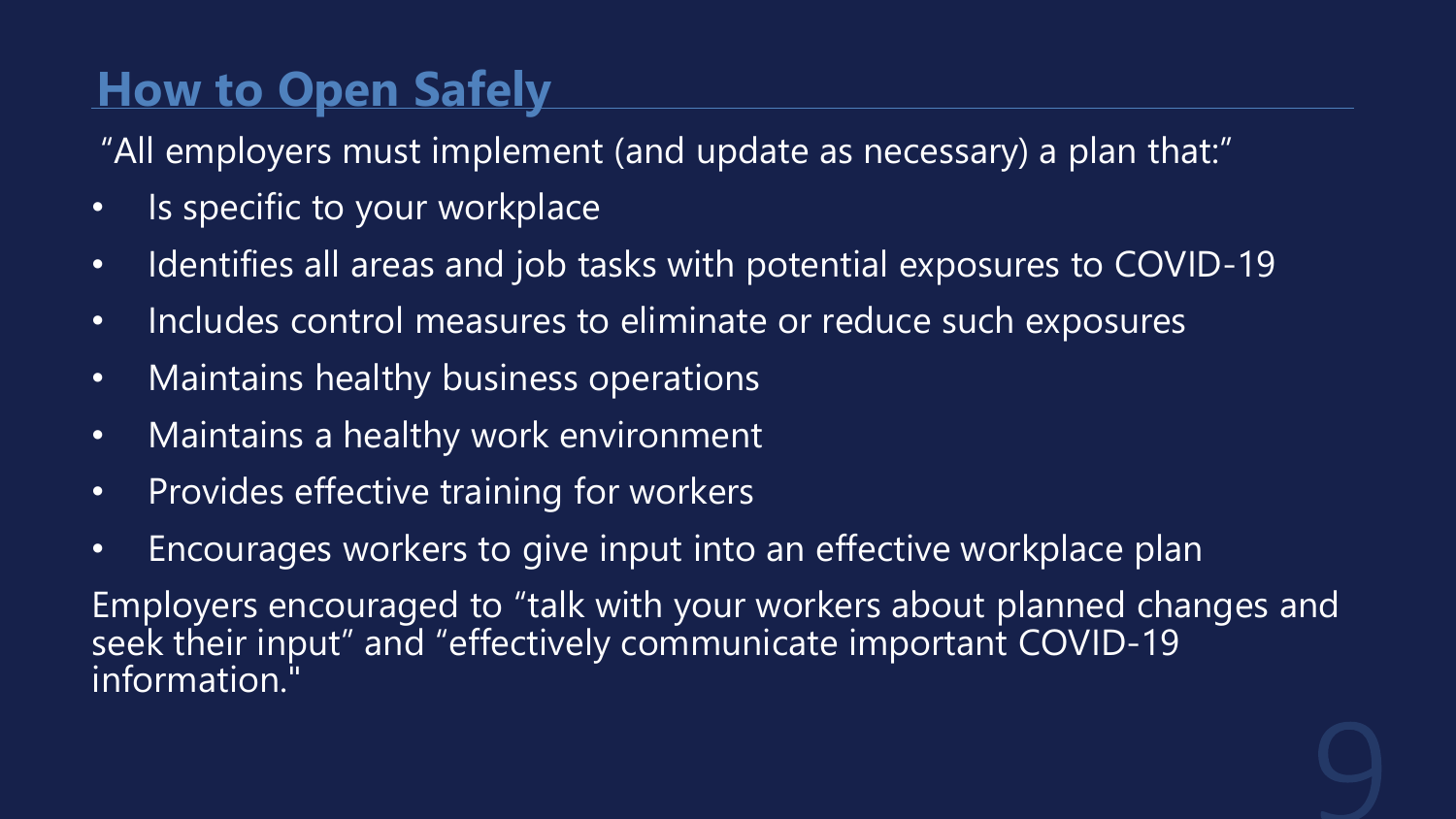## **How to Open Safely**

"Before reopening, all facilities must:"

- 1. Perform a detailed risk assessment and create a work site-specific COVID-19 prevention plan
- 2. Train workers on how to limit the spread of COVID-19. This includes how to screen themselves for symptoms and when to stay home
- 3. Set up individual control measures and screenings
- 4. Put disinfection protocols in place
- 5. Establish physical distancing guidelines
- 6. Establish universal face covering requirements (with allowed exceptions) in accordance with CDPH guidelines

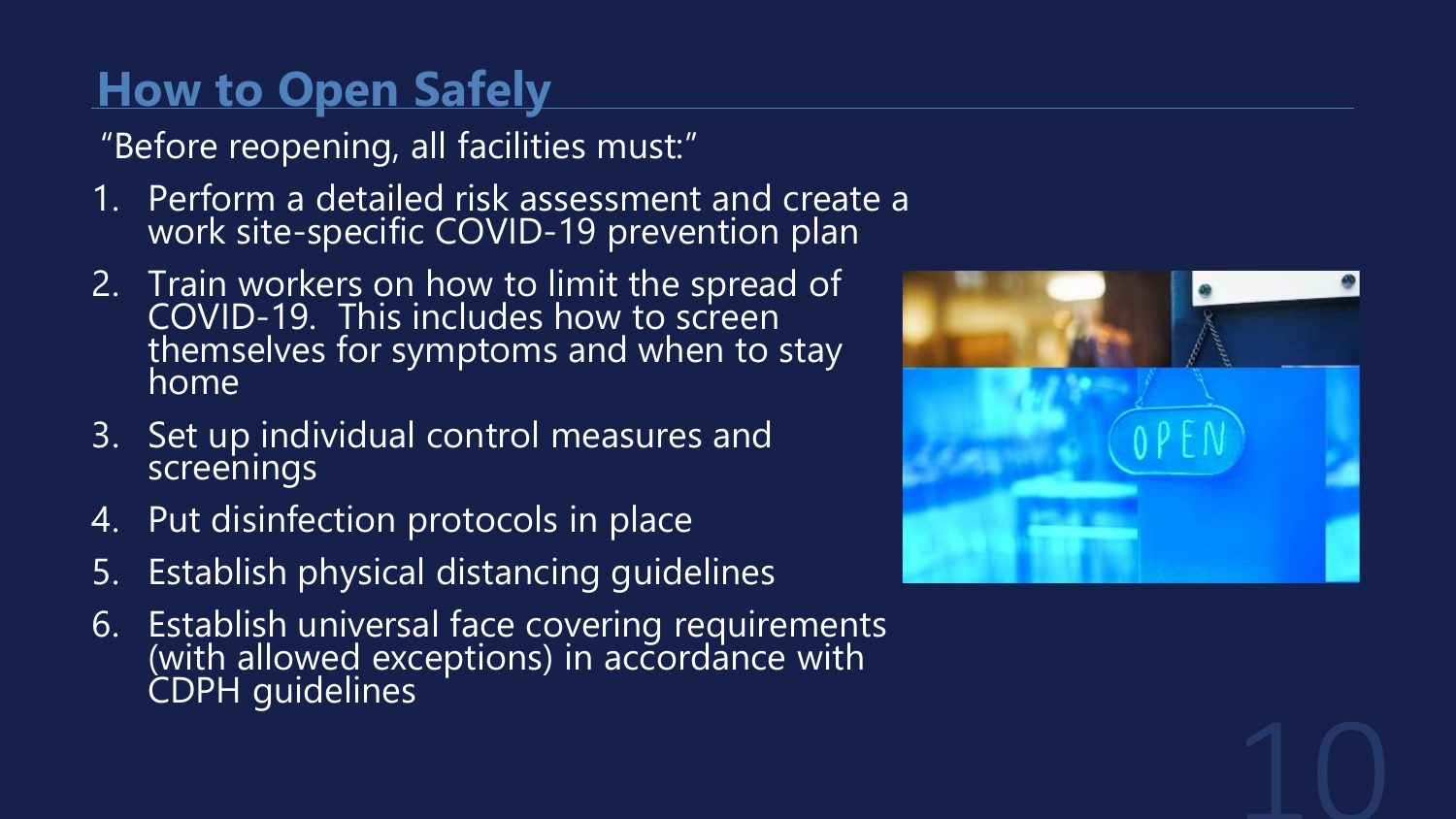### **Outbreak Identification Preparedness**

- Designate a workplace infection prevention coordinator to implement infection prevention procedures and manage COVID-related issues
- "Ensure that sick leave policies are sufficiently generous and flexible to enable workers who are sick to stay home without penalty"
- Instruct workers on when to stay home
- Develop mechanisms to track cases
- Identify LHD contact information to notify of suspected outbreak
- Outbreak: three or more lab-confirmed cases within a two-week period among employees who live in different households

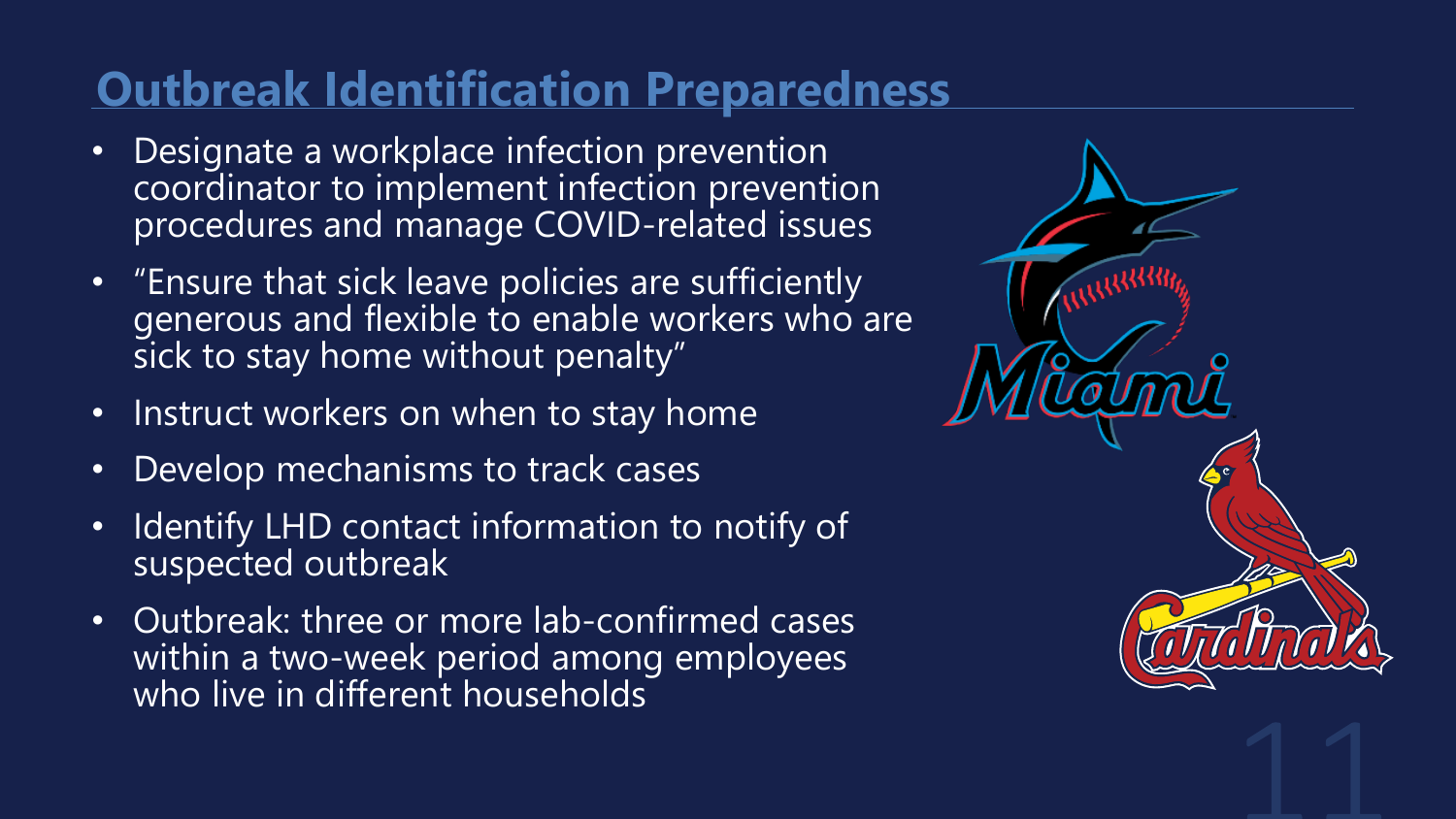## **Specific Guidance for Takeout/Drive-Through/Delivery**

- Clean touchable surfaces between shifts or users: registers, appliances, touchpads, etc.
- Dishwashers should use equipment to protect eyes, nose, and mouth, and impermeable aprons
- Avoid sharing phones, pens, supplies
- Increase fresh air circulation by opening windows/doors, if possible
- Do not clean floors by sweeping; use vacuum with HEPA filter whenever possible
- Ensure physical distancing for pre-shift meetings
- Use transfer-aiding materials to reduce personto-person hand-offs

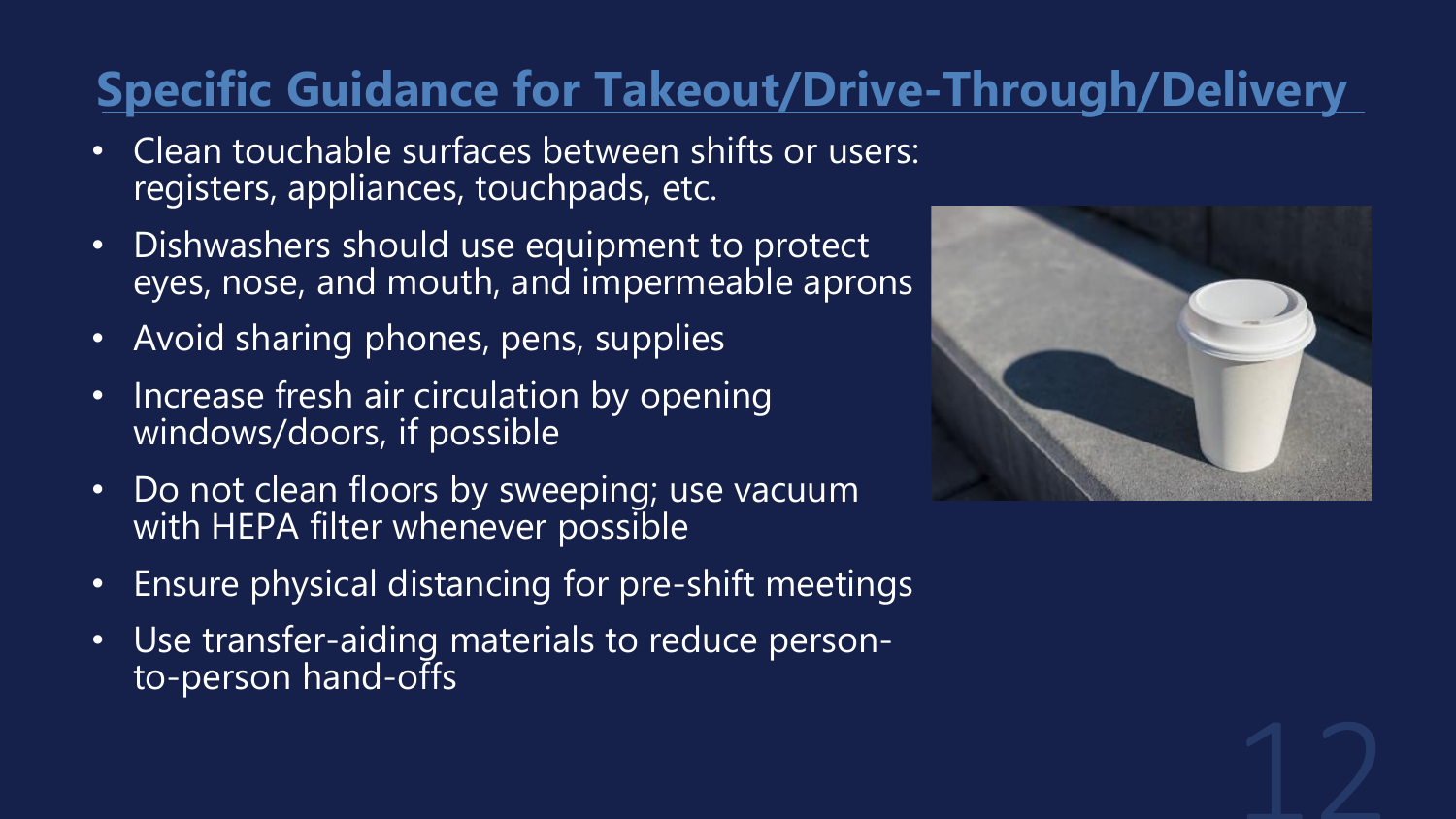### **Specific Guidance for Dine-In**

- Servers and bussers should use disposable gloves and frequently change aprons
- Remind quests in advance to bring face covering
- Restaurants have the right to cancel reservations for parties with symptomatic guests
- Provide clear guidance to customers on rules for entry and changes to restaurant services
- Ensure that water systems are safe to use after prolonged facility shutdown
- Provide disposable menus and consider options for customers to view menu or order in advance
- Discontinue pre-setting tables; pre-roll utensils in napkins

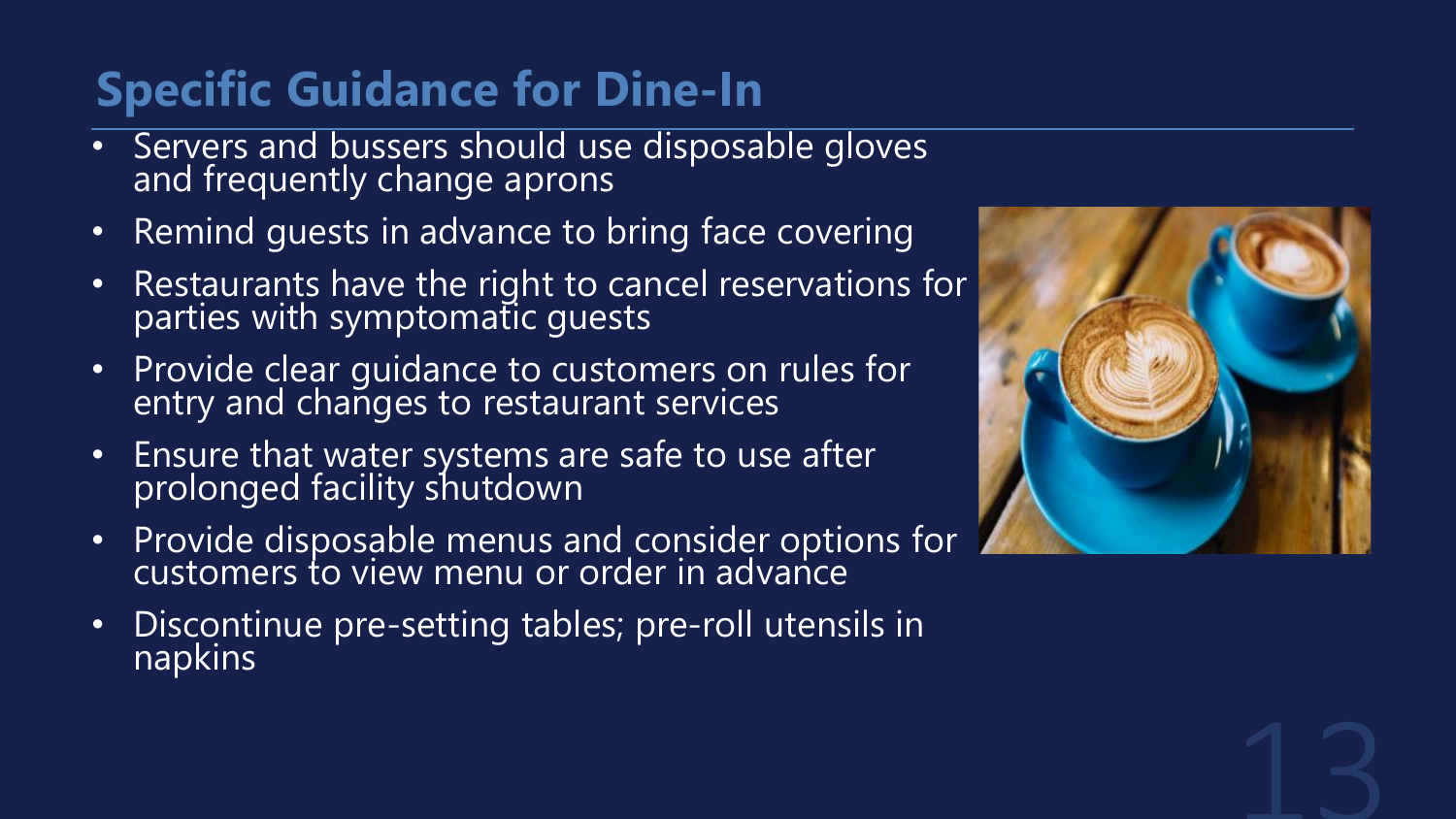Communication of Identified Cases of COVID-19 – Employer *considerations*:

- Contact the local health department where the COVID-19 positive employee resides
- Discuss with the local health department how *frequently* the department expects updates from the employer on newly identified cases and symptomatic workers in the workplace
- Share a roster of *all workers* with the local health department in the jurisdiction where the workplace is located
- Follow any and all specific protocols required by the local health department(s)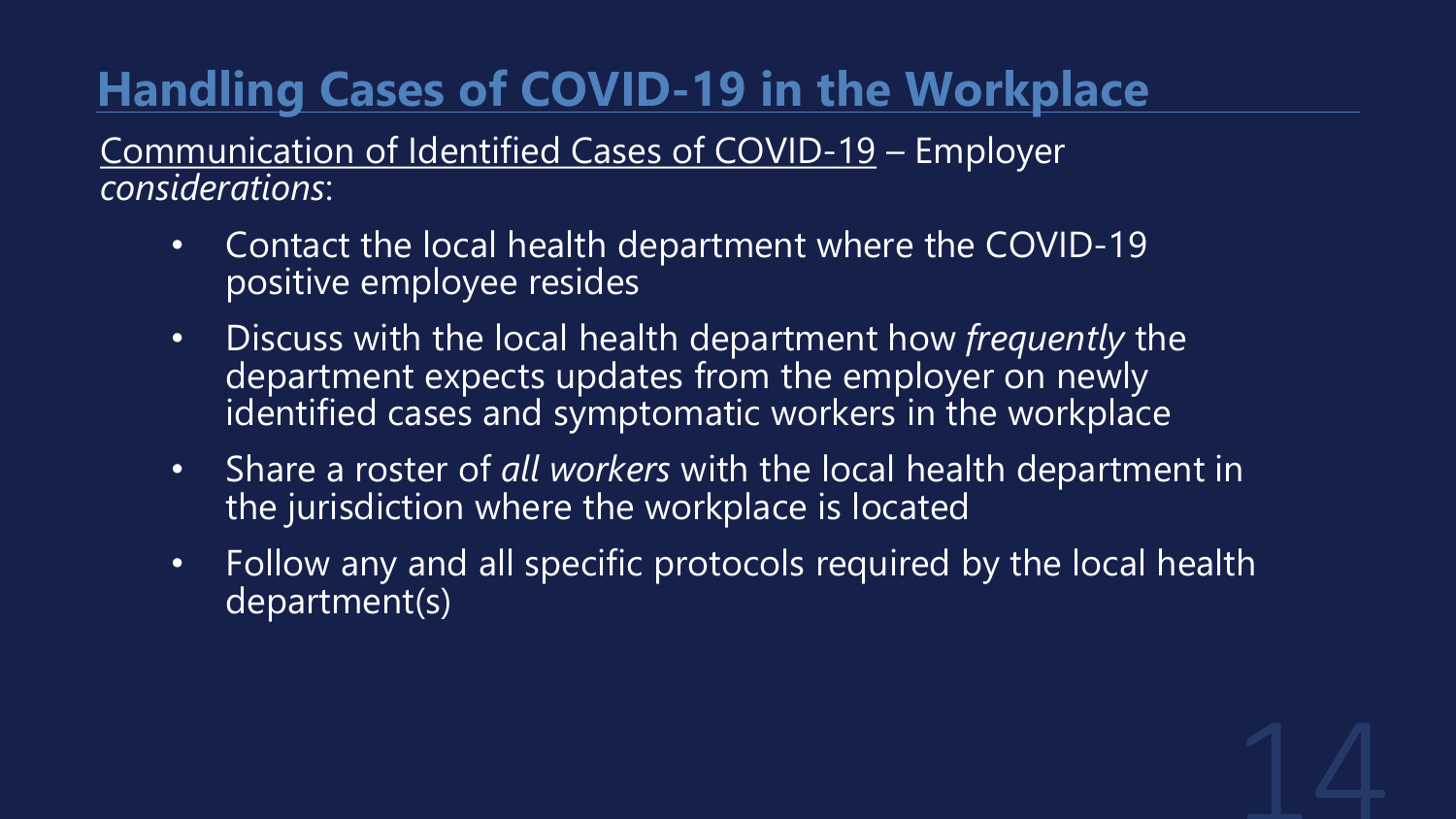Communication of Identified Cases of COVID-19 (Cont'd):

- Employers *must* maintain confidentiality of employees
- Employers *must* notify all workers who were potentially exposed to the individuals with COVID-19
- "Close contacts" those who spent 15 minutes or more within 6 feet of an individual with COVID-19, *should* be given instructions on home quarantine and symptom monitoring
- Use employment records to verify shifts working during the "infectious period" and other workers who may have worked closely with them during that time period
- Such close contacts *should* be instructed to quarantine at home for 14 days and *should* be tested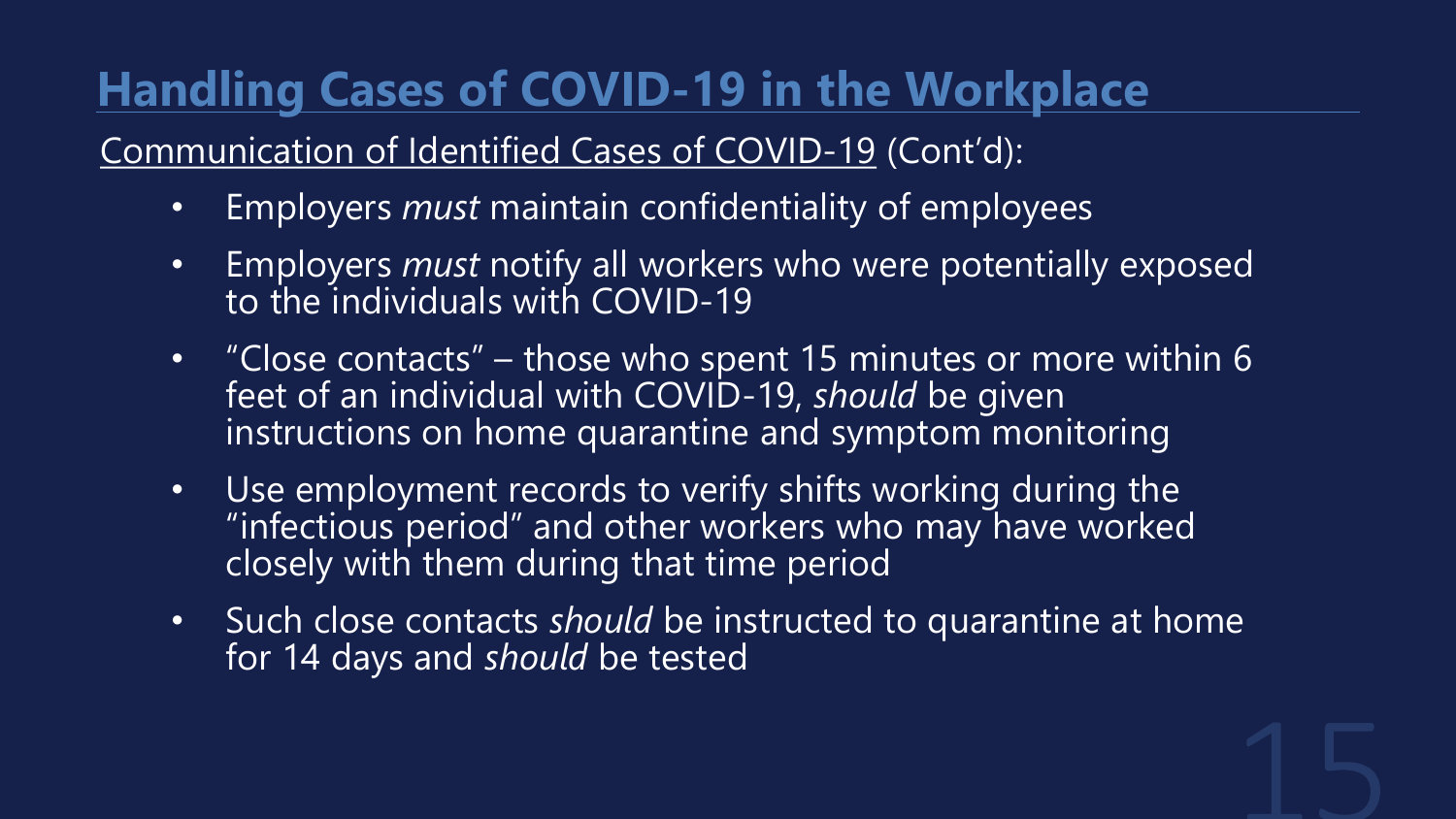#### Playbook Adopts July 17 CDC Modifications re When to Stop Home Isolation

- The CDC is no longer recommending testing to determine when to discontinue home isolation/return to work
	- o Caveat: If a healthcare provider recommends testing, they will let the employee know when he can return to work based on the test results
	- <sup>o</sup> Exception: Persons with severe COVID-19 or with severely weakened immune systems may need to stay at home longer and/or be tested and should follow advise from doctor
- Symptom-based strategy changed:
	- o from "at least 72 hours" to "at least 24 hours" have passed since last fever without the use of fever-reducing medications.
	- o From "improvement in respiratory symptoms" to "improvement in symptoms" to address expanding list of symptoms associated with COVID-19.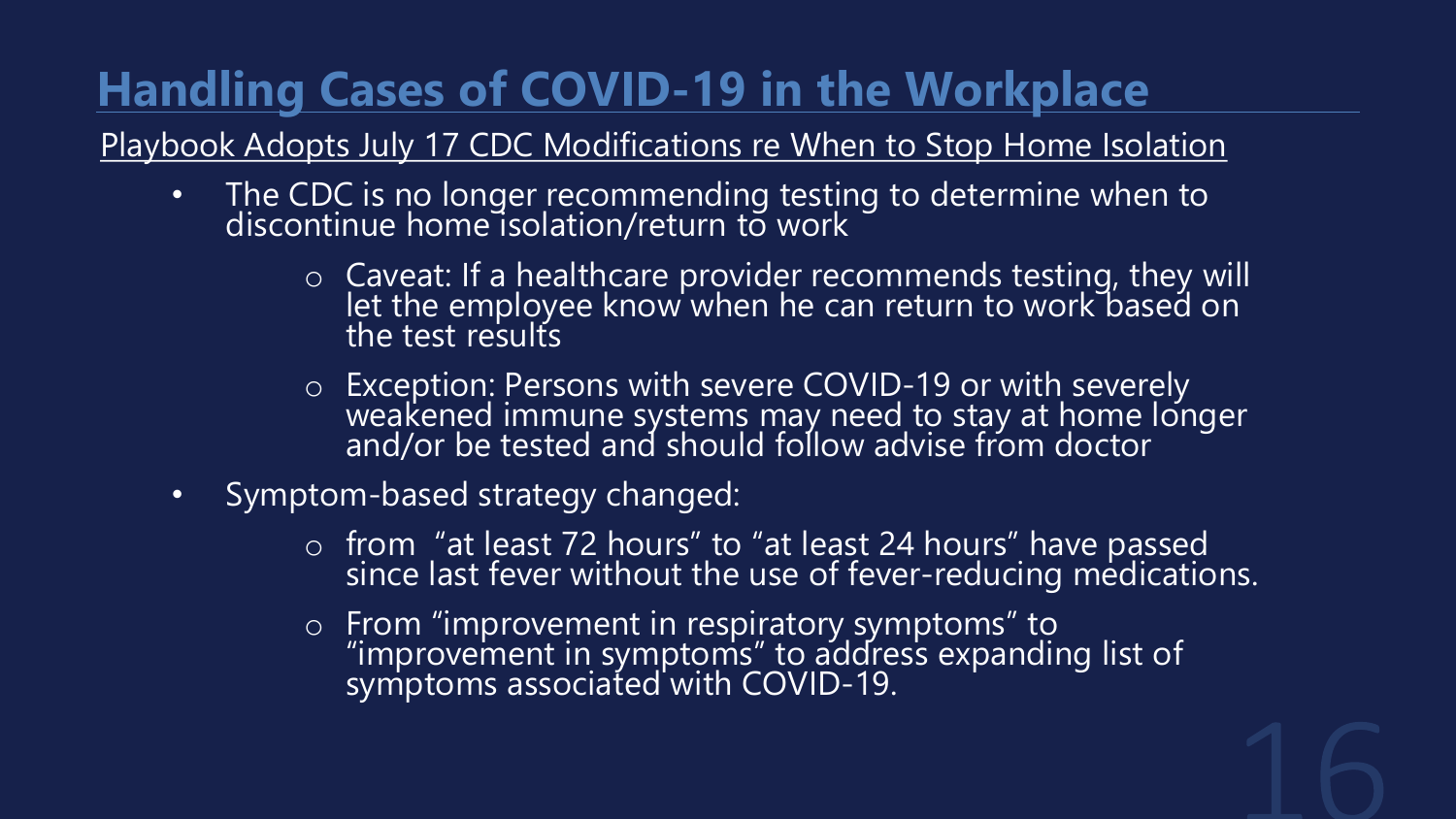CDC Modifications on Determining When to Stop Home Isolation

Employee had symptoms (with or without test, positive or negative):

- 1. 10 days since symptoms first appeared and
- 2. 24 hours with no fever without the use of feverreducing medications and
- 3. COVID-19 symptoms have improved (for example, cough, shortness of breath)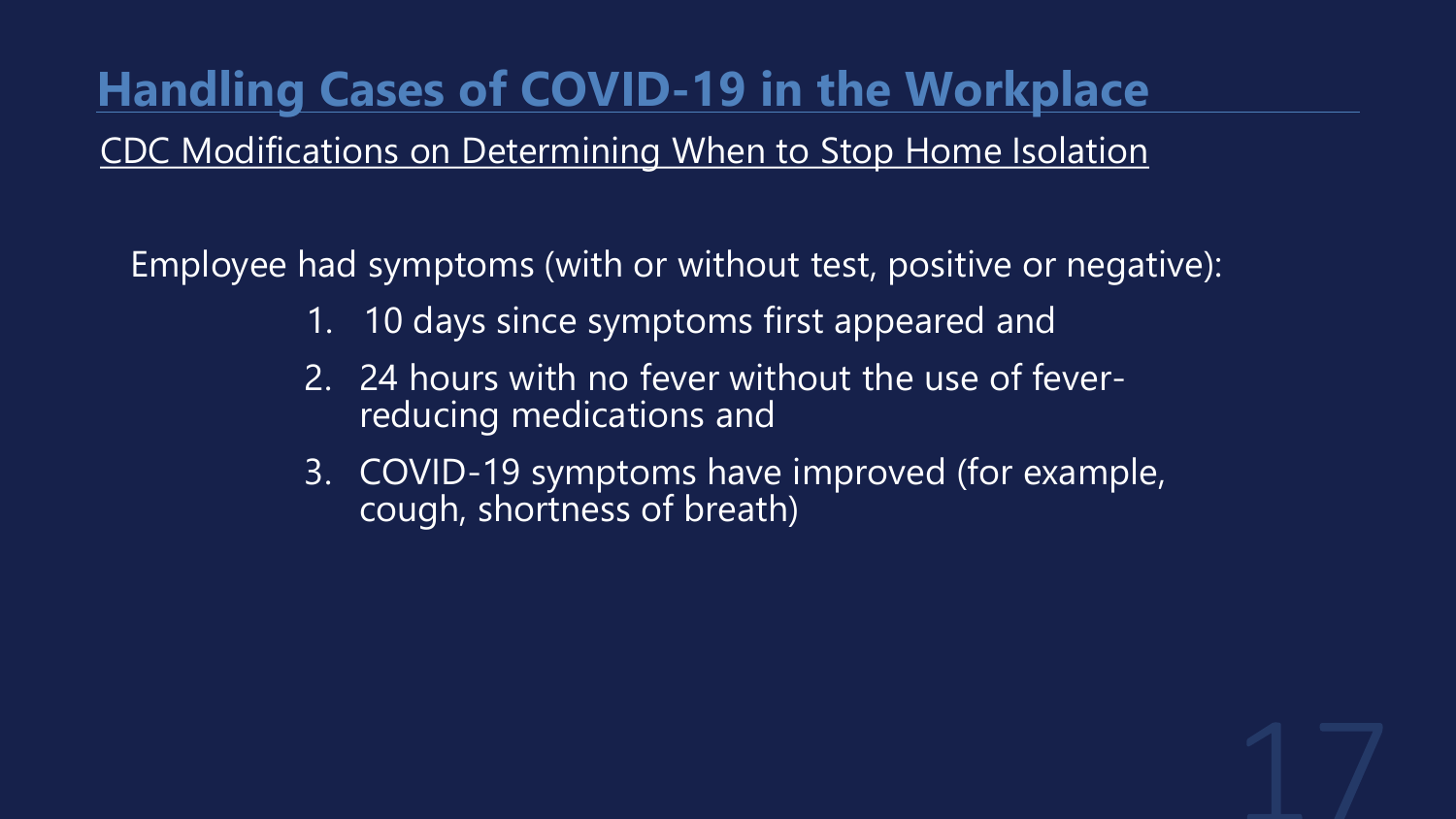CDC Modifications on Determining When to Stop Home Isolation

Employee is Asymptomatic (tested positive):

Employee remains symptom free

1. 10 days since positive viral test for COVID-19.

If the employee develops symptoms after testing positive, follow the quidance above for employees with symptoms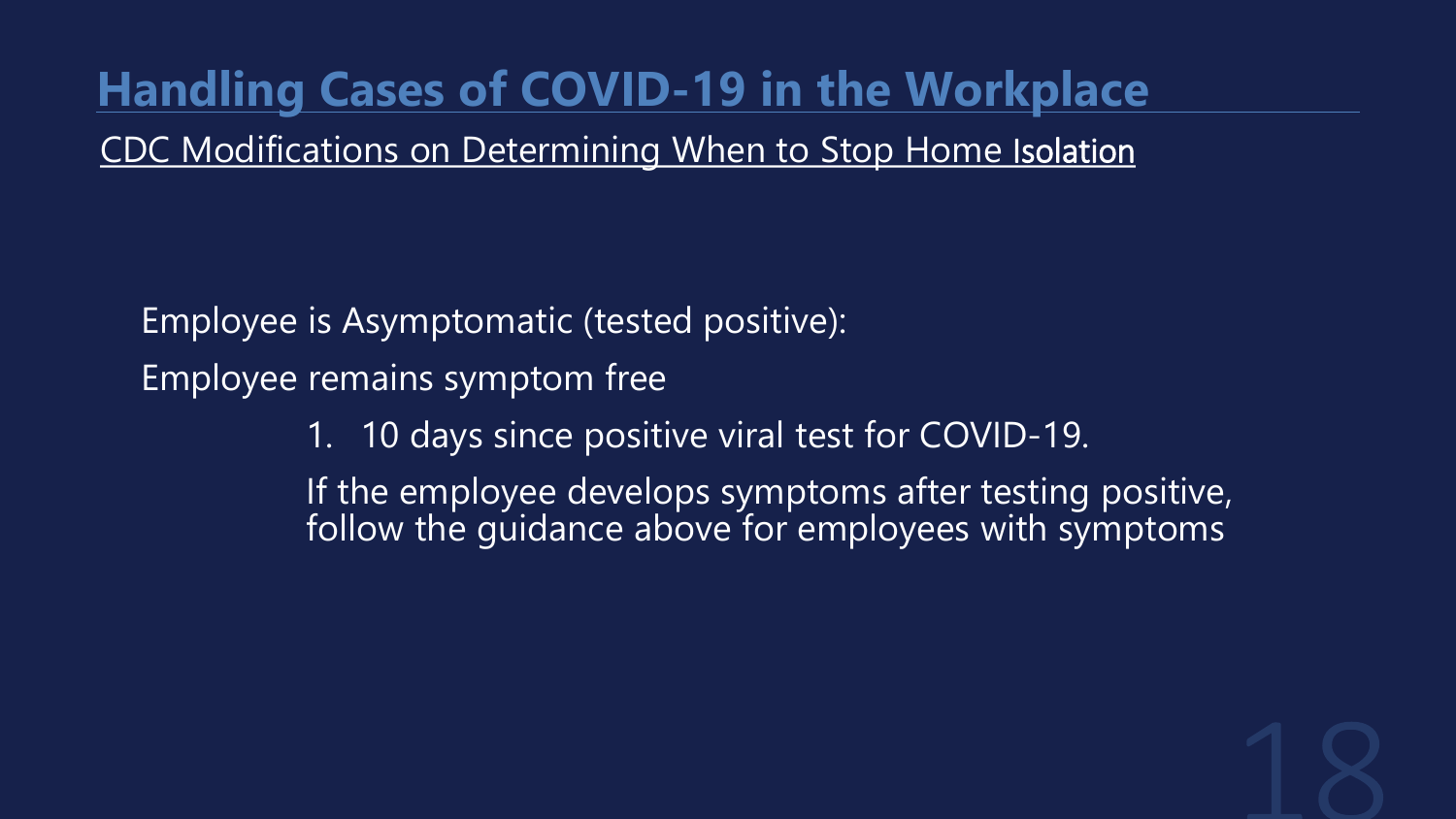CDC Modifications on Determining When to Stop Home Isolation

- Anyone who has had close contact with someone with COVID-19 should stay home for 14 days after their last exposure to that person.
- The CDC acknowledges that the 14-day self-quarantine for persons known to have been exposed may appear to be in conflict with other recommendations. The 14 days of 14 days of quarantine after exposure is based on the time it takes to develop illness if infected. Thus, it is possible that a person known to be infected could leave isolation earlier than a person who is quarantined because of the possibility they are infected.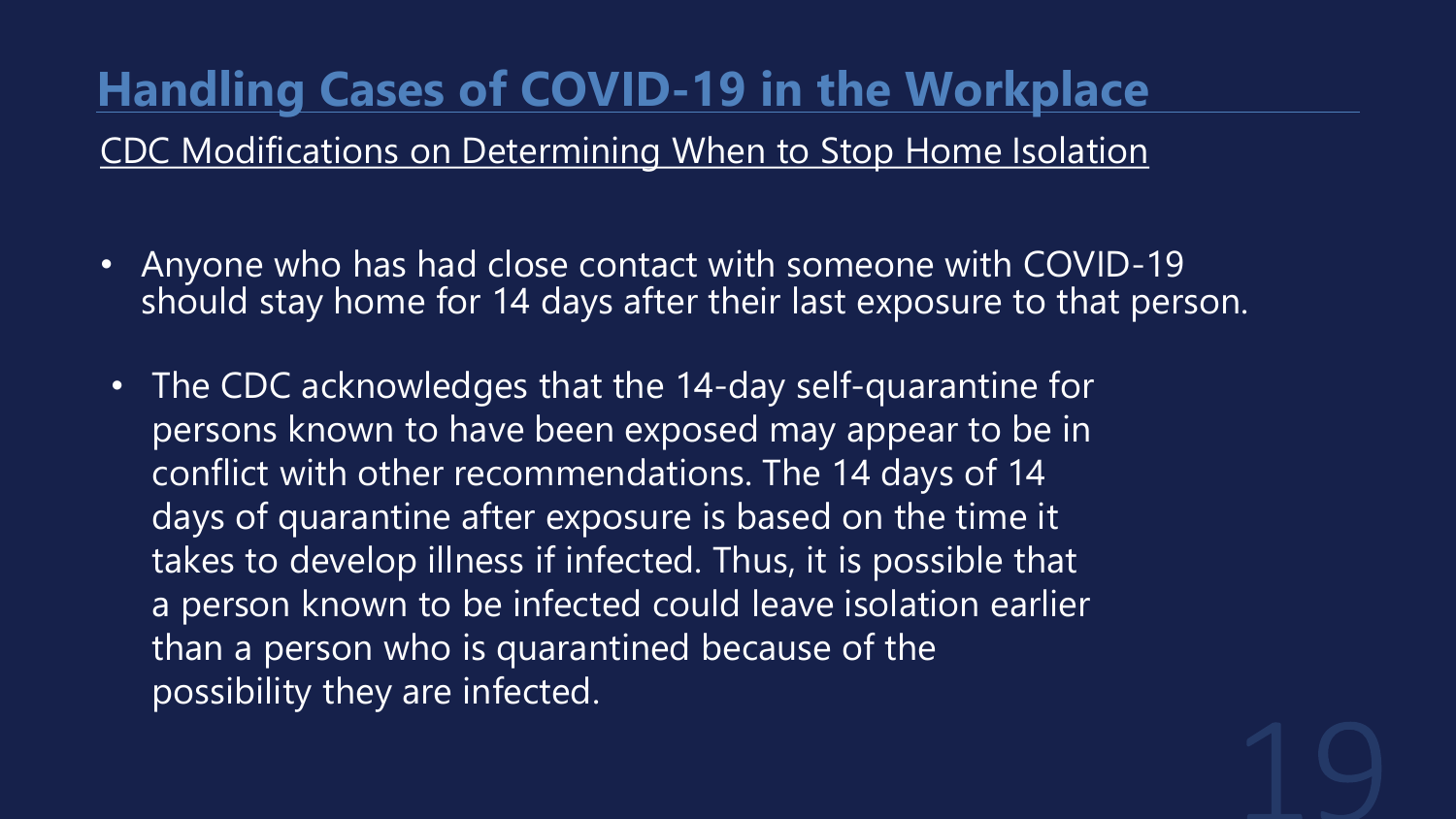CDC Modifications on Determining When to Stop Home Isolation

Anyone who has had close contact with someone with COVID-19 and who:

- o developed COVID-19 illness within the previous 3 months and
- o has recovered and
- o remains without COVID-19 symptoms (for example, cough, shortness of breath)

does not need to stay home.

https://www.cdc.gov/coronavirus/2019-ncov/if-you-are-sick/endhome-isolation.html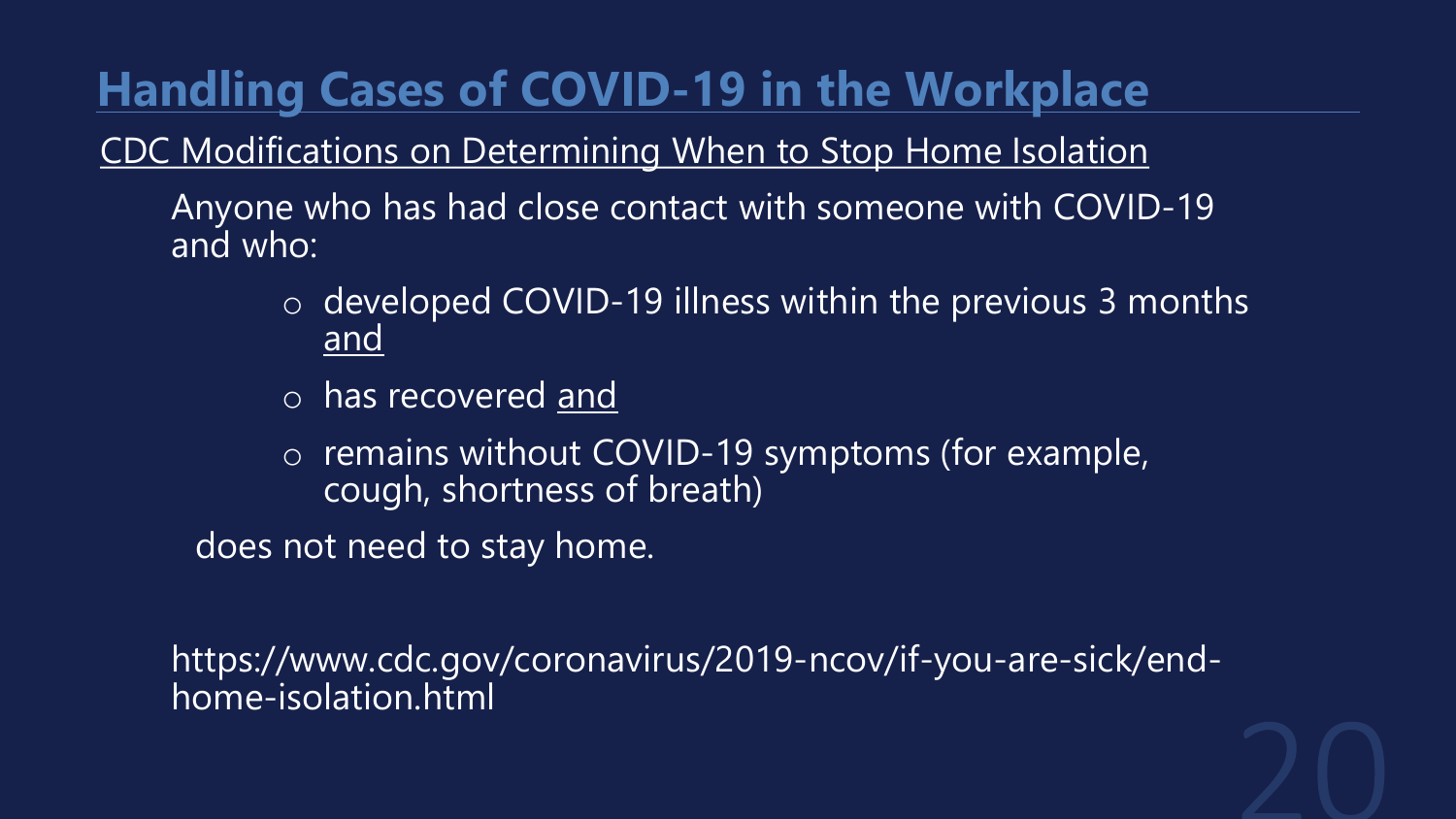### Timeline for Returning to Work:

| <b>Workers</b>                                                                                                                                                                                                       | <b>Minimum Criteria for Return to Work</b><br>(As of July 24, 2020)                                                                                                                                                                                                                             |
|----------------------------------------------------------------------------------------------------------------------------------------------------------------------------------------------------------------------|-------------------------------------------------------------------------------------------------------------------------------------------------------------------------------------------------------------------------------------------------------------------------------------------------|
| 1. Symptomatic<br><b>Positive/Negative/</b><br><b>Untested</b><br>Workers with symptoms<br>who are: laboratory<br>confirmed to have COVID-<br>19, tested negative, or are<br>symptomatic but have not<br>been tested | At least 1 day (24 hours) has passed since last fever (defined as<br>resolution of fever without the use of fever-reducing medications);<br>and<br>improvement in symptoms (e.g., cough, shortness of breath); and,<br>$\bullet$<br>at least 10 days have passed since symptoms first appeared. |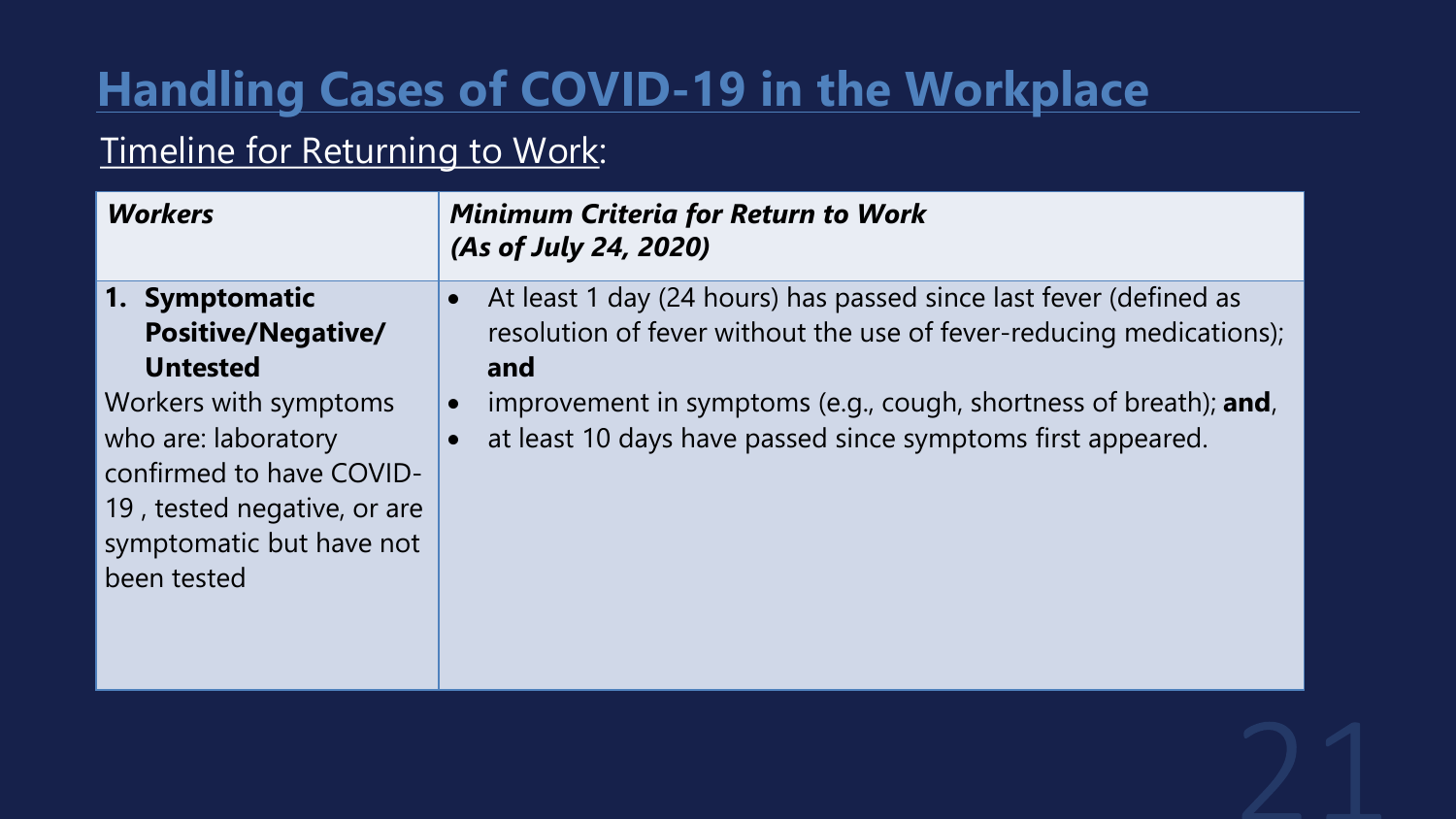| <b>Workers</b>                                                                                                                                                                   | <b>Minimum Criteria for Return to Work</b><br>(As of July 24, 2020)                                                                                                                                                                                                                                                                                                                                                                                                                                                                                   |
|----------------------------------------------------------------------------------------------------------------------------------------------------------------------------------|-------------------------------------------------------------------------------------------------------------------------------------------------------------------------------------------------------------------------------------------------------------------------------------------------------------------------------------------------------------------------------------------------------------------------------------------------------------------------------------------------------------------------------------------------------|
| 2. Asymptomatic Positive<br>Workers who never had<br>symptoms and are<br>laboratory confirmed to<br>have COVID-19                                                                | A minimum of 10 days has passed since the date of their first<br>positive COVID-19 test.<br>* If they develop symptoms, then the criteria for laboratory<br>confirmed cases with symptoms apply (see 1, above).                                                                                                                                                                                                                                                                                                                                       |
| 3. Asymptomatic<br><b>Negative</b><br>Workers who never had<br>symptoms but were tested<br>due to close contact with a<br>laboratory-confirmed case<br>patient and were negative | Workers should quarantine at home for 14 days after the last<br>$\bullet$<br>known close contact with the case patient.<br>Symptoms can develop even after testing negative within 14 days<br>$\bullet$<br>after exposure.<br><b>Essential Workers:</b> The local health department <i>may</i> consider<br>$\bullet$<br>allowing earlier return to work only for an worker in a critical<br>infrastructure industry in which the essential operations of the<br>workplace would be compromised by quarantine of the worker<br>and no alternate staff. |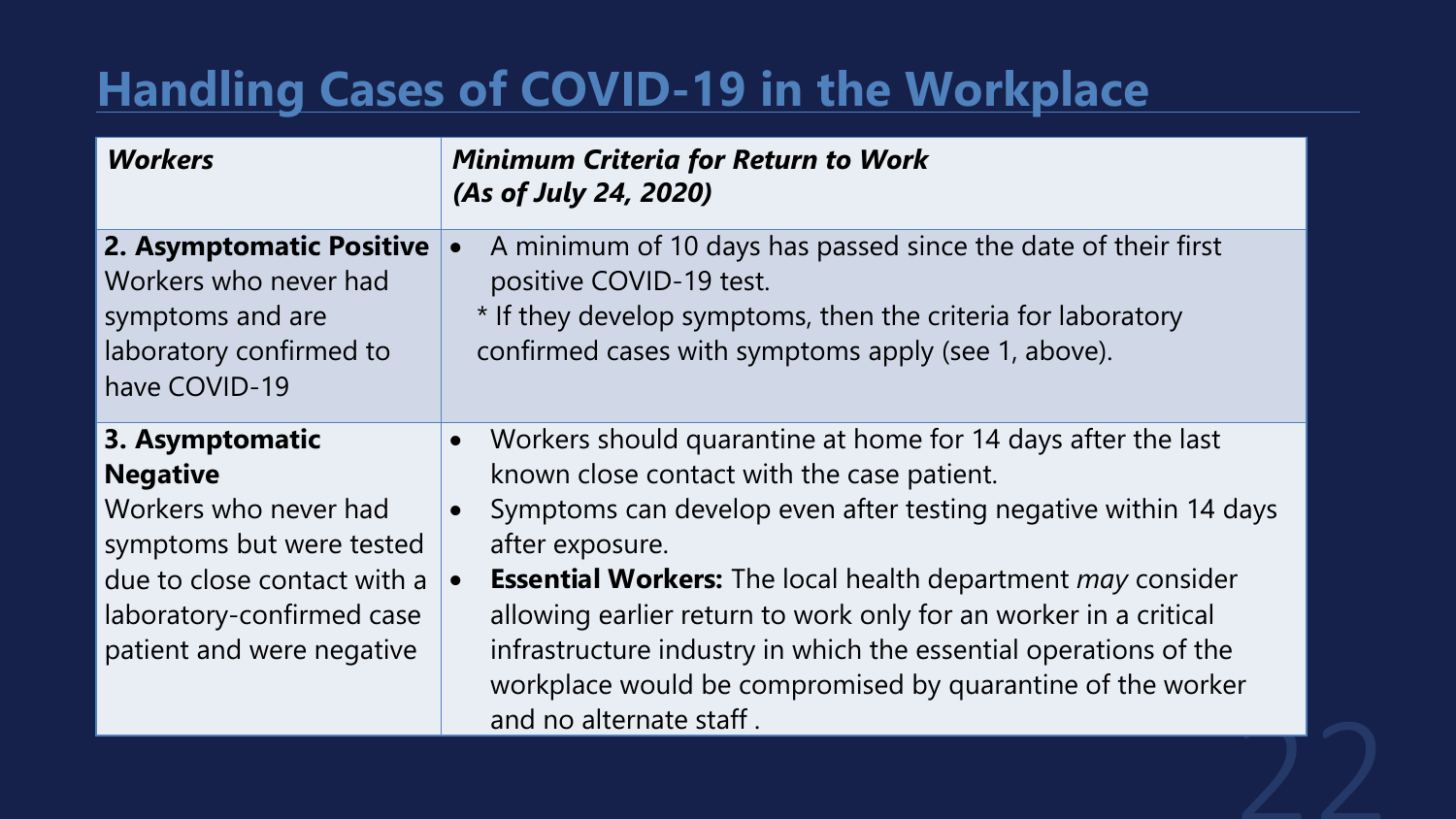| <b>Workers</b>                                                                                                                                                                | <b>Minimum Criteria for Return to Work</b><br>(As of July 24, 2020)                                                                                                                                                                                                                                                                                                                                                                                                                                                                                                                                                                                                                                                                                                                                                                            |
|-------------------------------------------------------------------------------------------------------------------------------------------------------------------------------|------------------------------------------------------------------------------------------------------------------------------------------------------------------------------------------------------------------------------------------------------------------------------------------------------------------------------------------------------------------------------------------------------------------------------------------------------------------------------------------------------------------------------------------------------------------------------------------------------------------------------------------------------------------------------------------------------------------------------------------------------------------------------------------------------------------------------------------------|
| 4. Asymptomatic Untested<br>Workers who had close<br>contact to a laboratory-<br>confirmed case patient at<br>work, home, or in the<br>community and do not have<br>symptoms. | Workers should be quarantined at home for 14 days after the last<br>$\bullet$<br>known close contact with the case patient.<br>Testing is highly recommended.<br>$\bullet$<br><b>Essential Workers:</b> If testing has not occurred, the local health<br>$\bullet$<br>department may consider allowing an worker who had close contact to<br>a confirmed case to continue to work only in a critical infrastructure<br>industry in which the essential operations of the workplace would be<br>compromised by quarantine of the worker and no alternate staff can<br>perform the same role.*<br>Workers who develop symptoms of COVID-19 while in quarantine<br>$\bullet$<br>should contact their healthcare provider. Even if they are not tested,<br>the same criteria for laboratory confirmed cases with symptoms apply (see<br>1, above). |
| 5. Workers who refuse or<br>are unable to be tested<br>after close contact with a<br>laboratory-confirmed case                                                                | Use the same criteria as 4, above (Asymptomatic Untested).<br>$\bullet$                                                                                                                                                                                                                                                                                                                                                                                                                                                                                                                                                                                                                                                                                                                                                                        |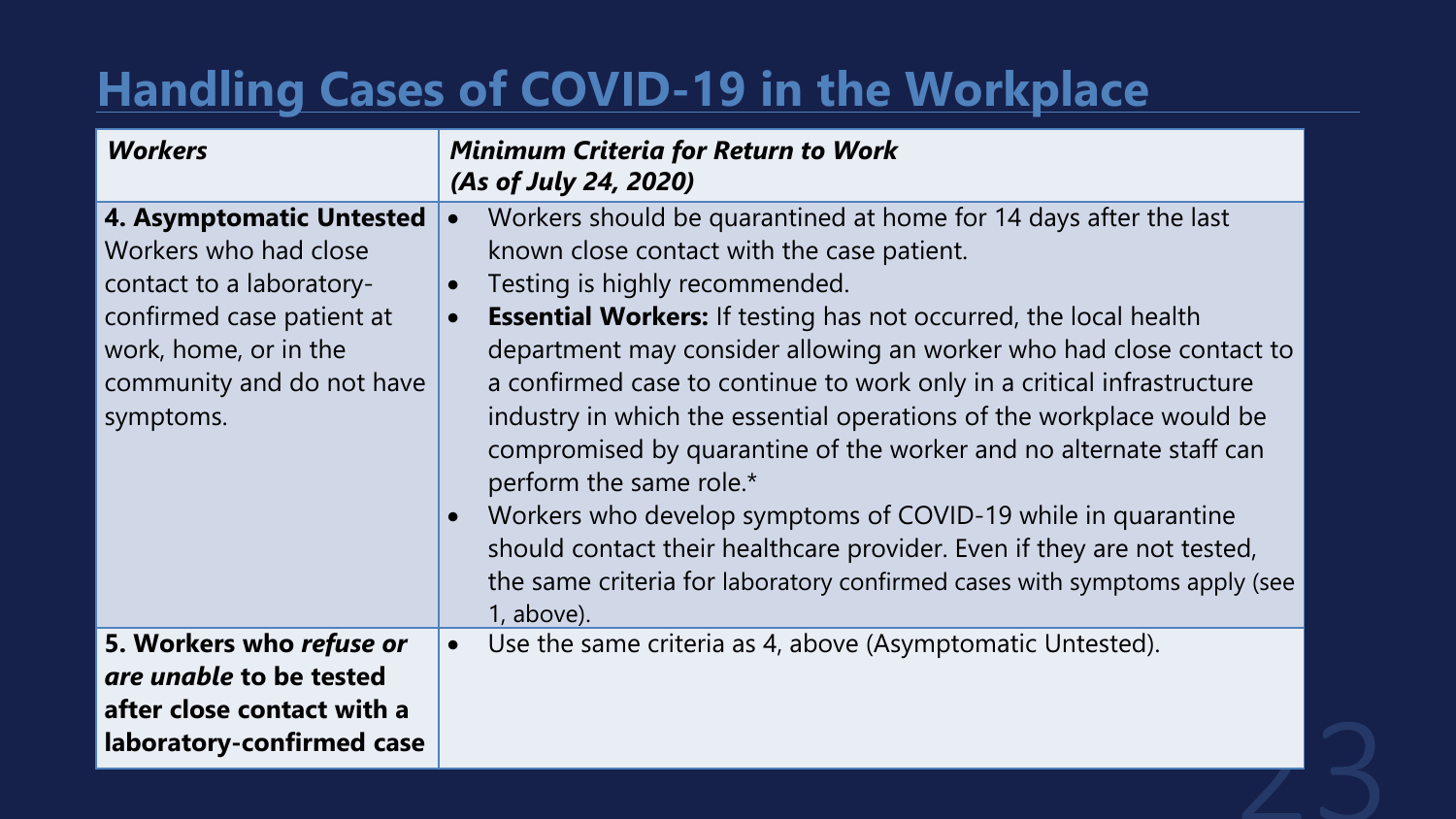### Recording Cases of COVID-19:

• The law: employers must record "work-related" fatalities, injuries and illnesses, which includes COVID-19 related fatalities or illnesses.



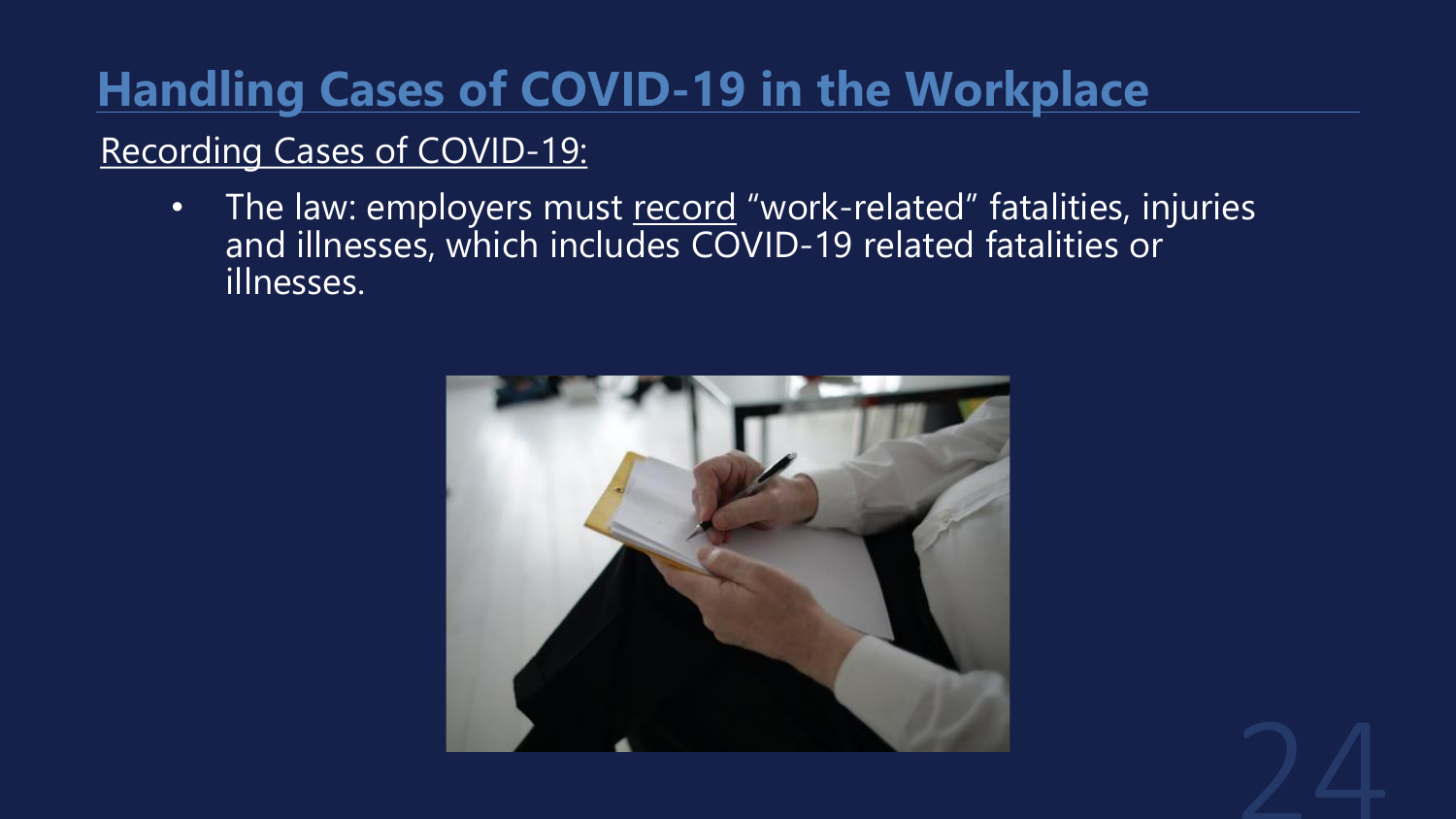### Recording Cases of COVID-19:

- What must be recorded?
	- 1. A *work-related* illness/injury/fatality; and
	- 2. Results in death, days away from work, restricted, work or transfer to another job, medical treatment, loss of consciousness, or *significant injury or illness diagnosed by a physician or other licensed health professional*
- If a work-related COVID-19 case meets the criteria, employers must record the case on the corresponding OSHA Forms/Logs.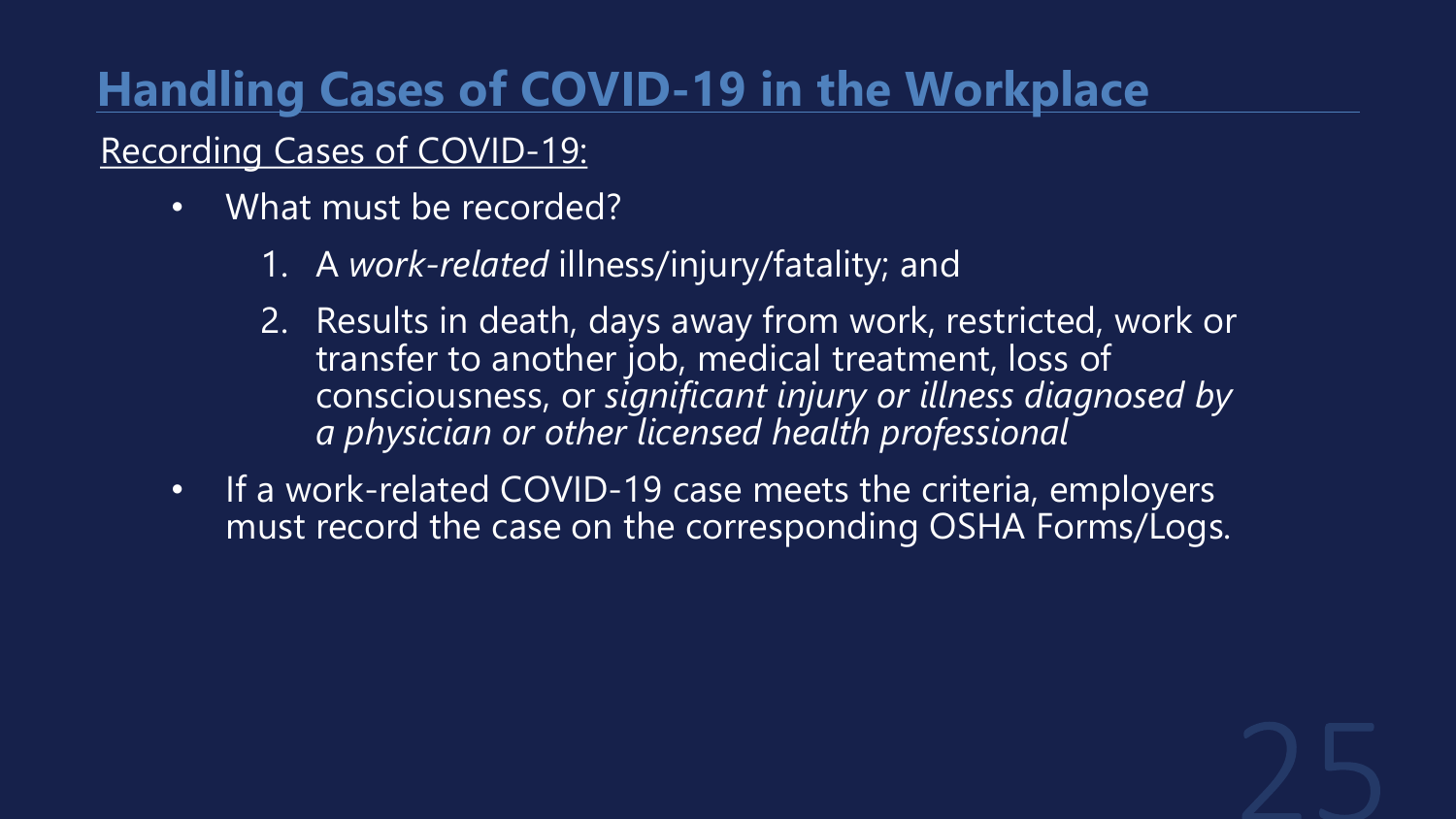- The law: employers must report (in addition to record) any "serious illness, injury or death of an employee that *occurred at work or in connection with work"* to Cal/OSHA.
- A "serious illness" may include those that require inpatient hospitalization beyond medical observation or diagnostic testing. COVID-19 cases *may* fall under this definition.



- When must employers report this to Cal/OSHA?
	- Within eight (8) hours of when the employer *knew* or *should have known* of the illness, unless exigent circumstances.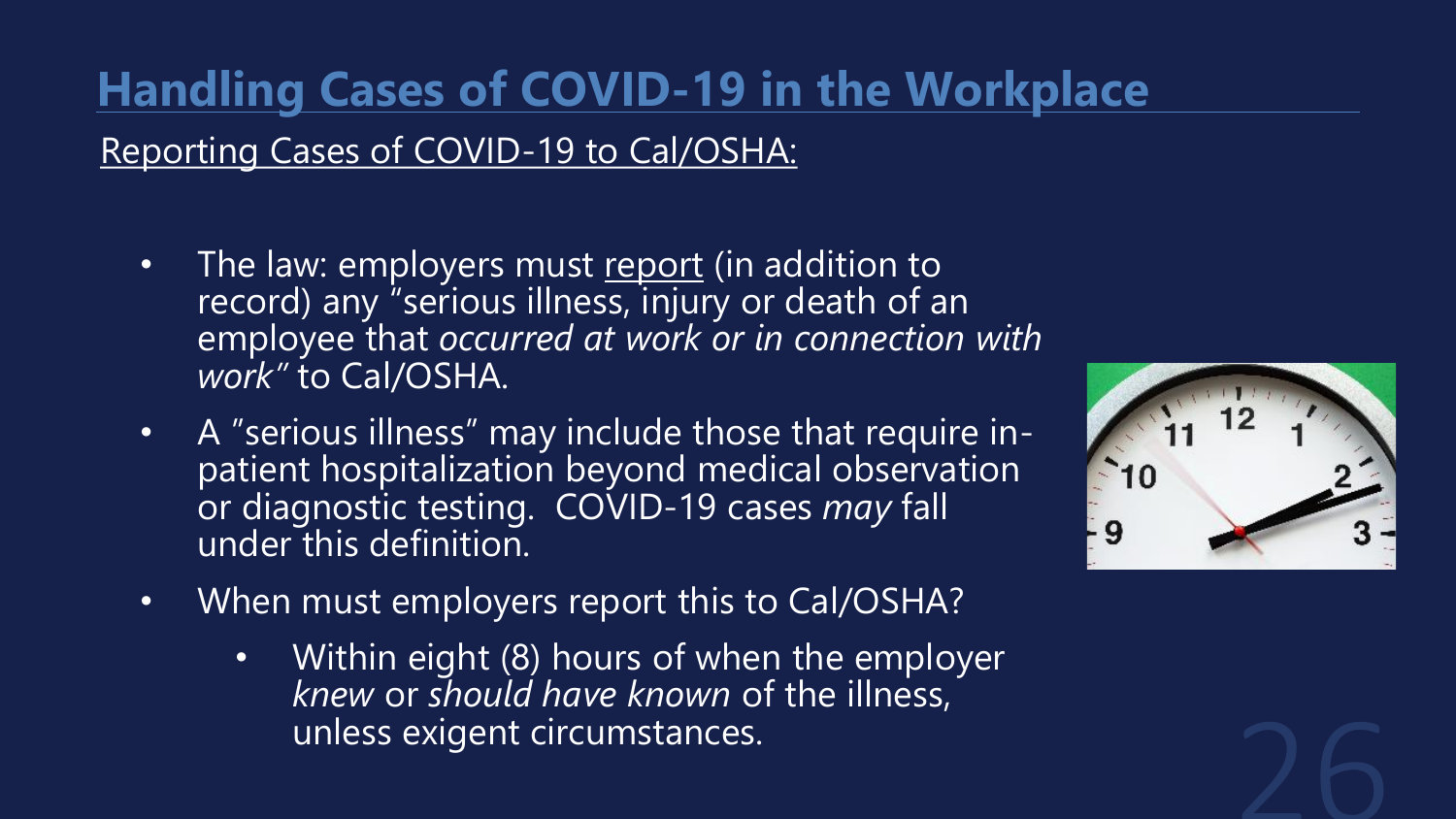- Example 1:
	- The Facts: Employee A becomes ill *while at work.* Employee A is COVID-19 positive, and is admitted as in-patient at a hospital for 4 days.
	- The Result: The employer must report this illness to Cal/OSHA, as it would be deemed an illness occurring in the place of employment.

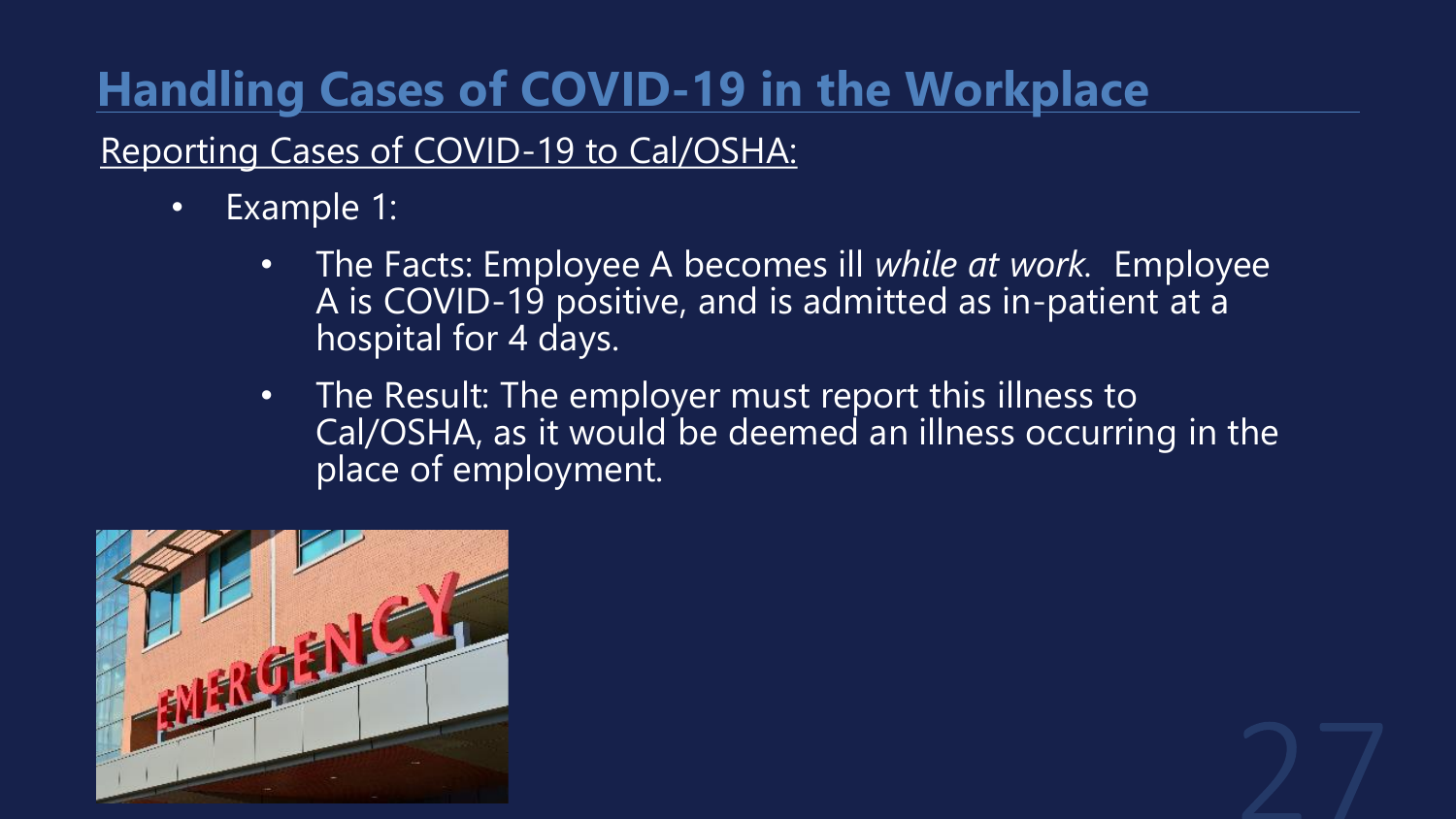- Example 2:
	- The Facts: Employee B becomes ill *while at work.* Employee B is COVID-19 positive, and is admitted as in-patient at a hospital for 2 hours.
	- The Result: Same as above. Duration of hospitalization is irrelevant for purposes of reporting.

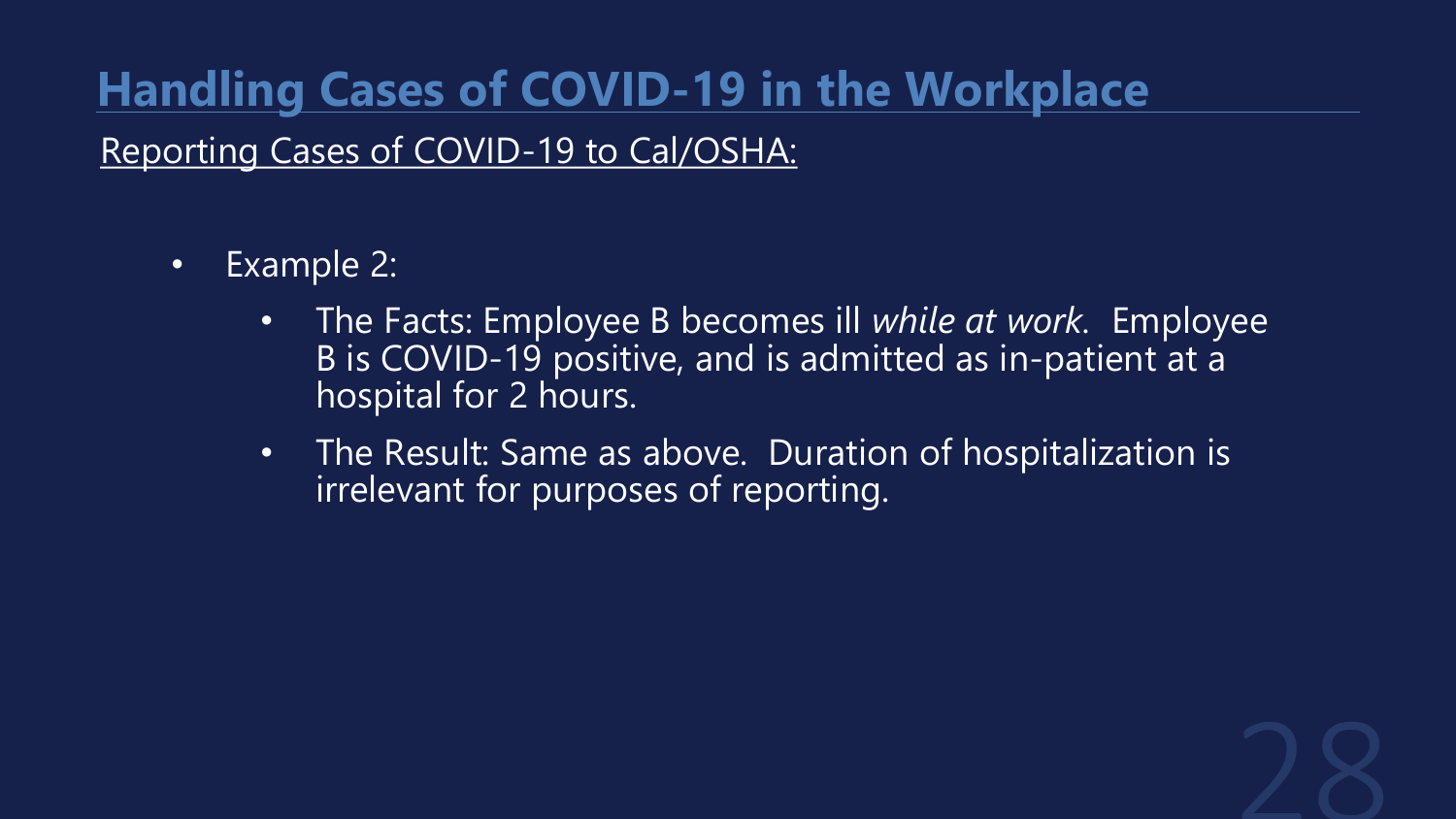

- **Example 3:** 
	- The Facts: Employee C's, a waitress, work duties include dealing face to face with various customers on a regular basis. Employee C begins developing COVID-19 symptoms *outside of work* and is hospitalized during non-working hours.
	- The Result: The employer must report this illness to Cal/OSHA. In this scenario, the illness was contracted "in connection with employment."

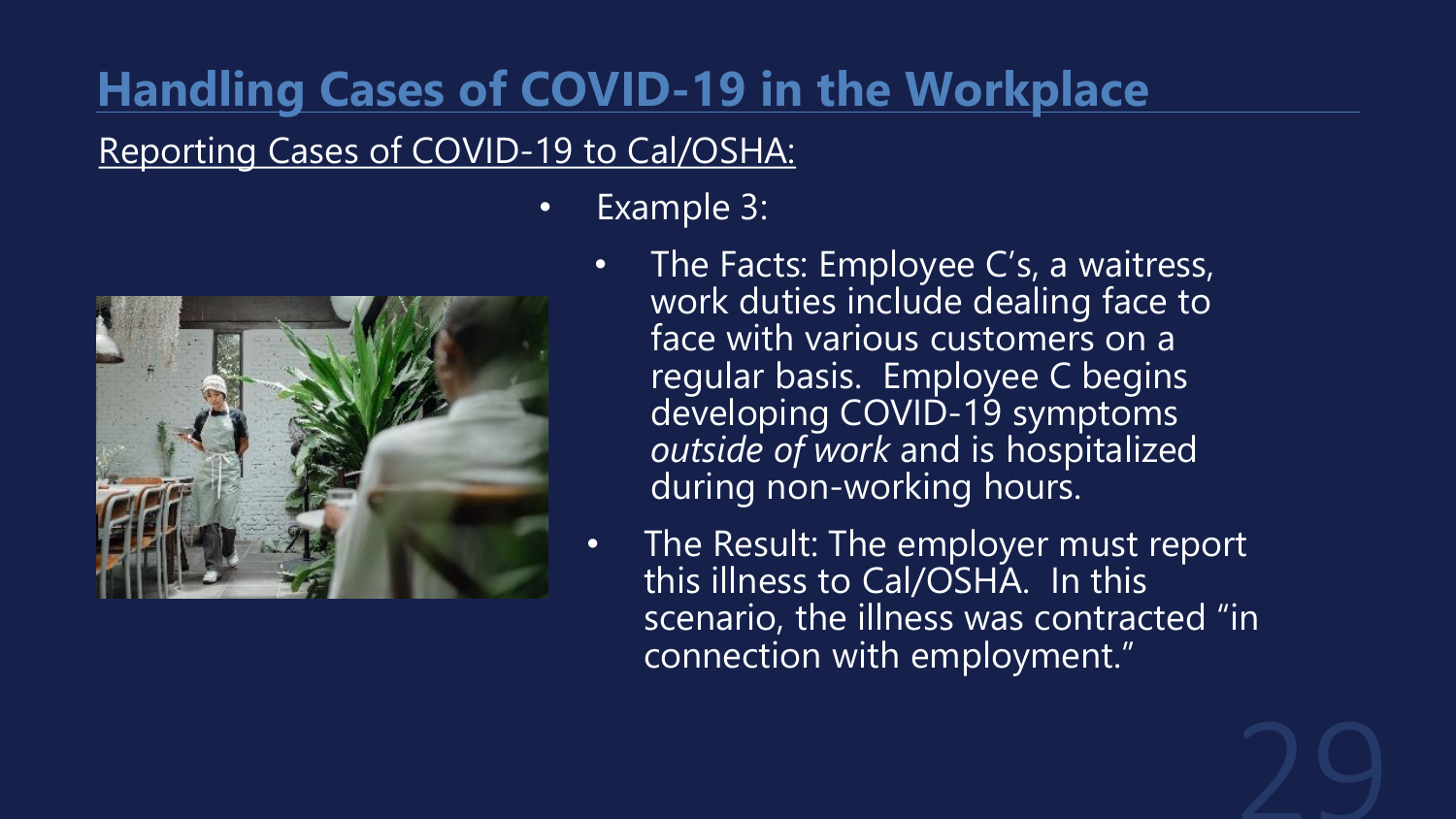#### Reporting Cases of COVID-19 to Cal/OSHA: Contact Information by **Region**

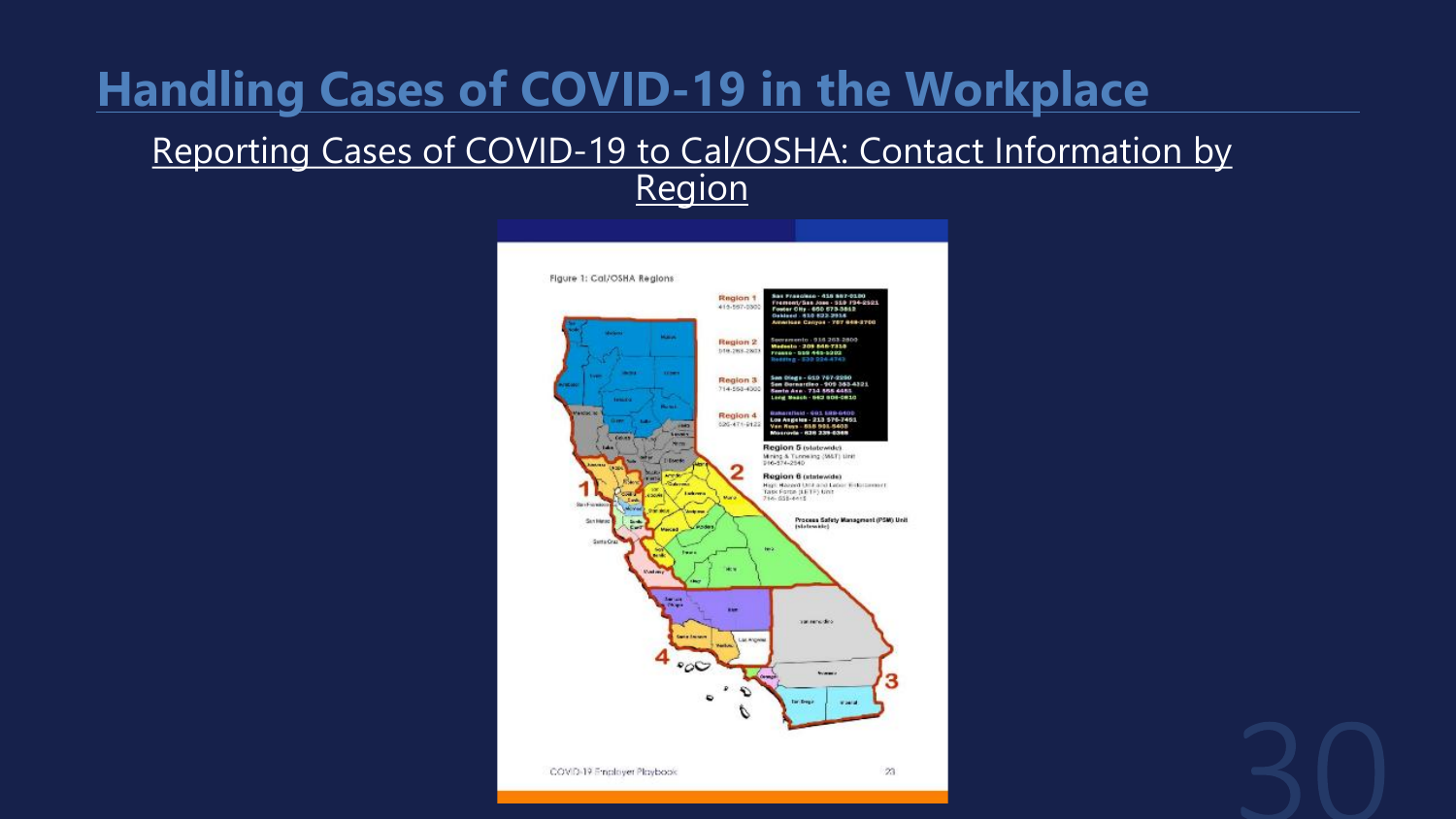### Leaves of Absence

- California Family Rights Act (CFRA)
	- Up to 12 weeks job-protected leave for serious health condition of employee or spouse, parent, or dependent child
	- COVID-19 qualifies in case of inpatient care, continuing treatment/supervision by health care provider, or results in pneumonia
	- **Eligibility:** 
		- 1. 50+ workers within 75 miles of worksite
		- 2. Employee worked for at least a year
		- 3. Employee worked at least 1,250 hours in year before leave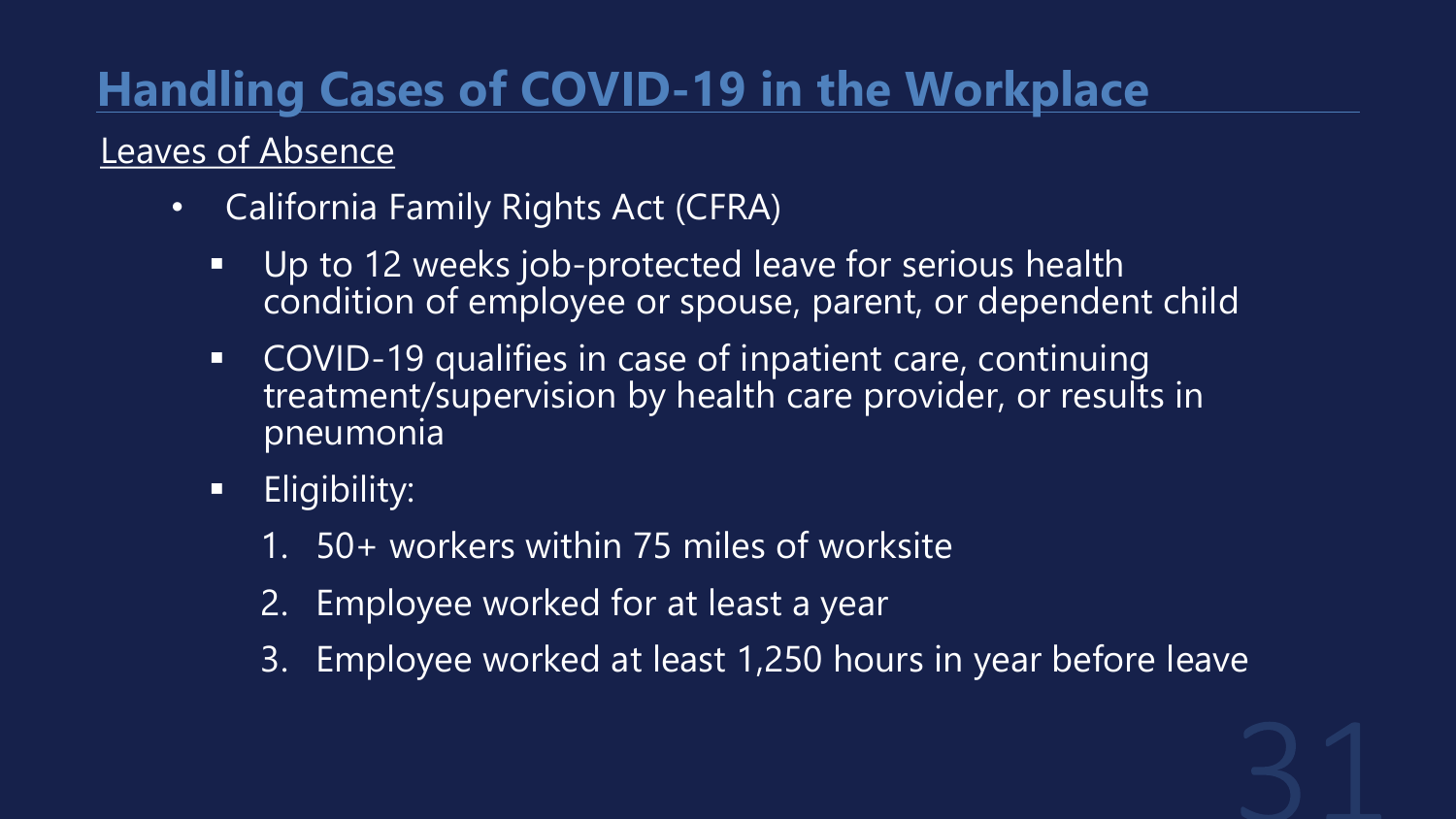### Leaves of Absence and Other Benefits

- Paid Sick Leave
	- 1. CA Paid Sick Leave (all employers)
	- 2. Federal FFCRA leave (less than 500 workers)
	- 3. CA COVID-19 supplemental paid sick leave (500 or more)
	- 4. Local paid sick leave ordinances
- State Disability Insurance
- Paid Family Leave
- Unemployment Insurance
- Workers' Compensation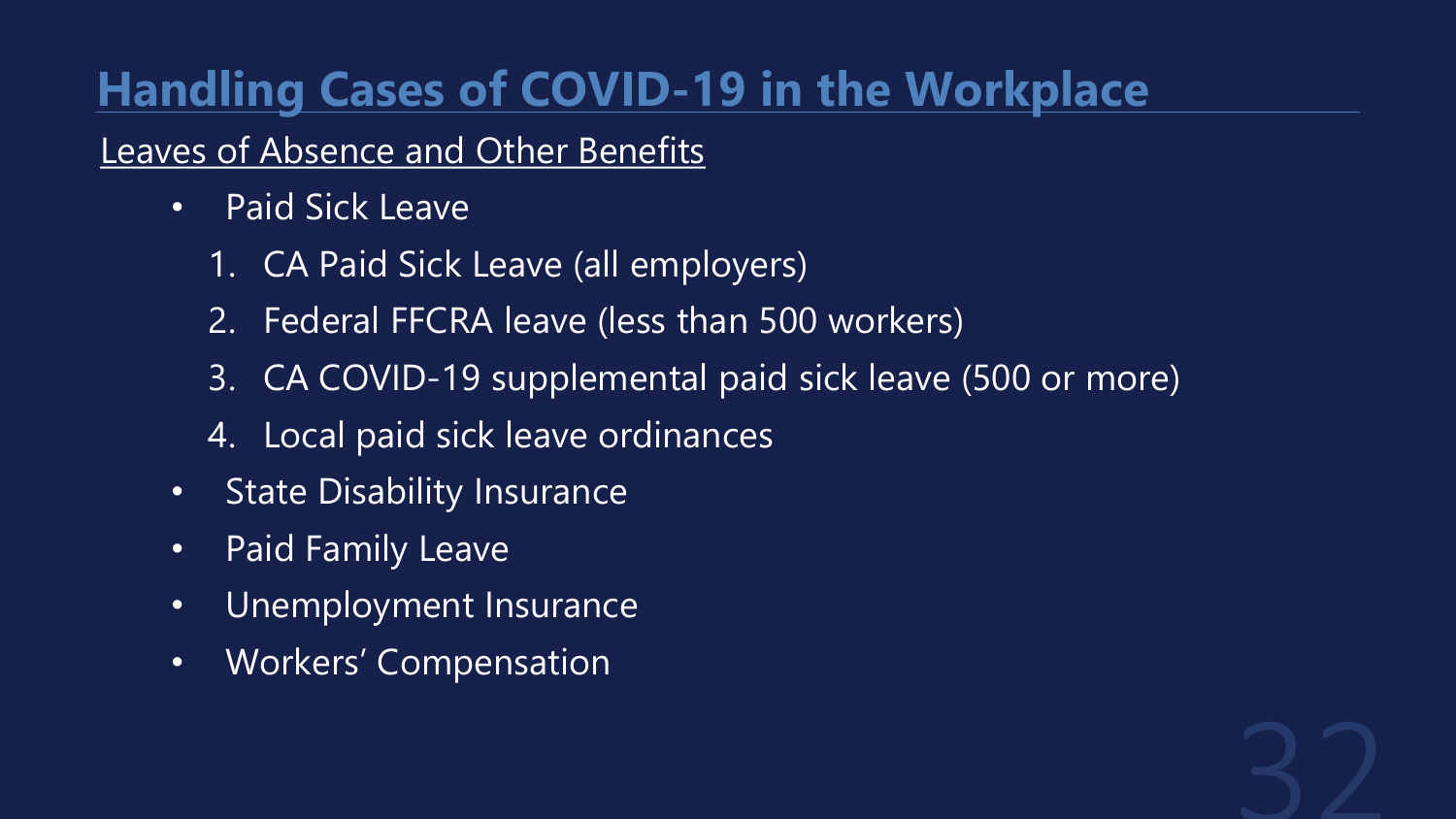### **Worker Education**

- Understanding COVID-19
- Employee Protection at Work
	- $\overline{\circ}$  Stay at home if sick
	- o Notify supervisor if employee or co-workers develops symptoms at work
	- o Social distancing
	- o Good hand hygiene
	- o Wear Masks
- Employee Protection at Home
- Employee Resource Links

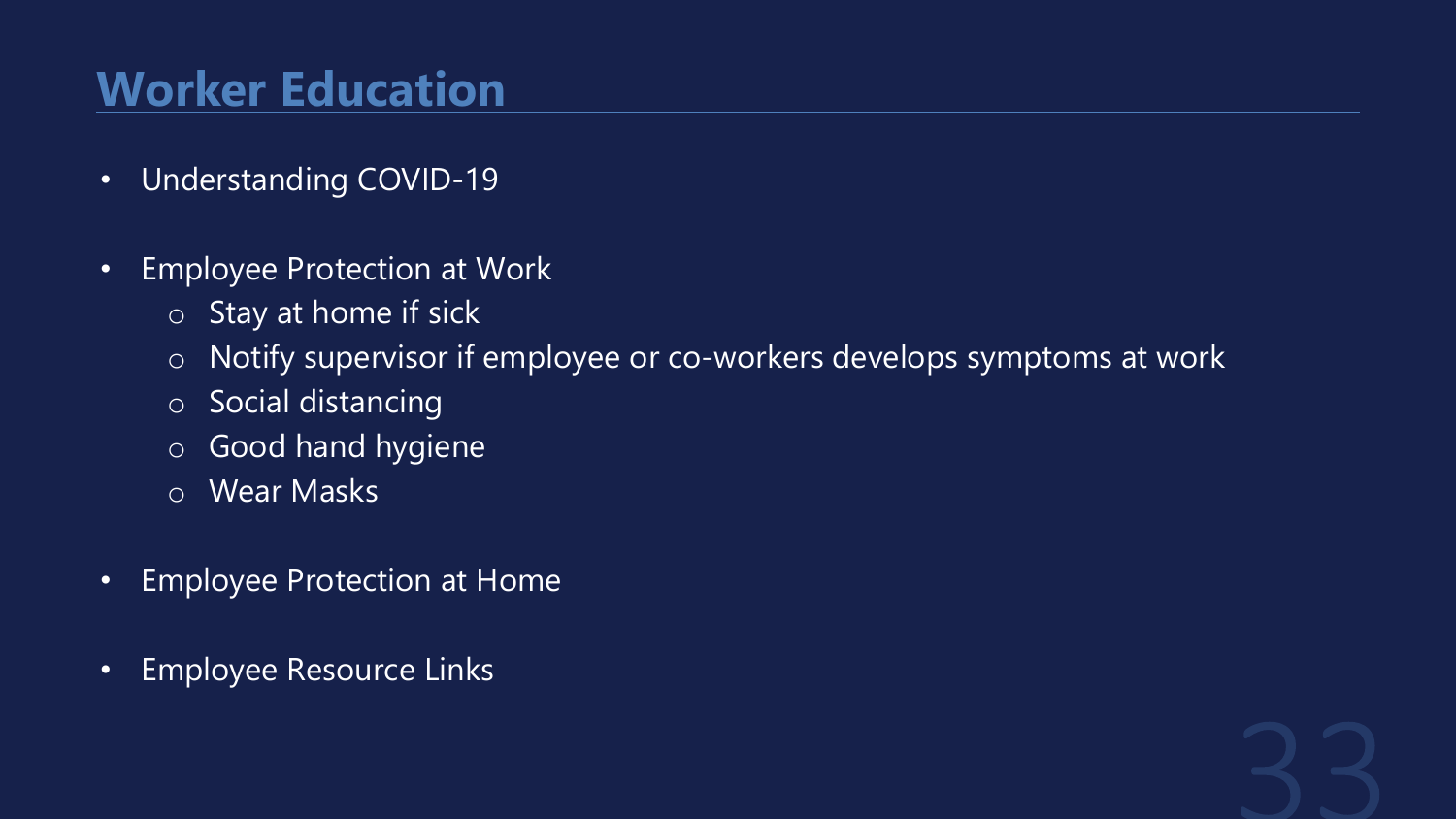### **Dealing with Mask Requirements in the Workplace** Do:

- $\checkmark$  Advise employees to avoid approaching coworkers or customers who are not wearing a face covering.
- $\checkmark$  Advise employees to maintain at least 6-foot distance from those individuals not wearing a mask and report the situation to their supervisor.
- $\checkmark$  Establish methods of communication between company supervisors and company management/human resources to handle these situations.



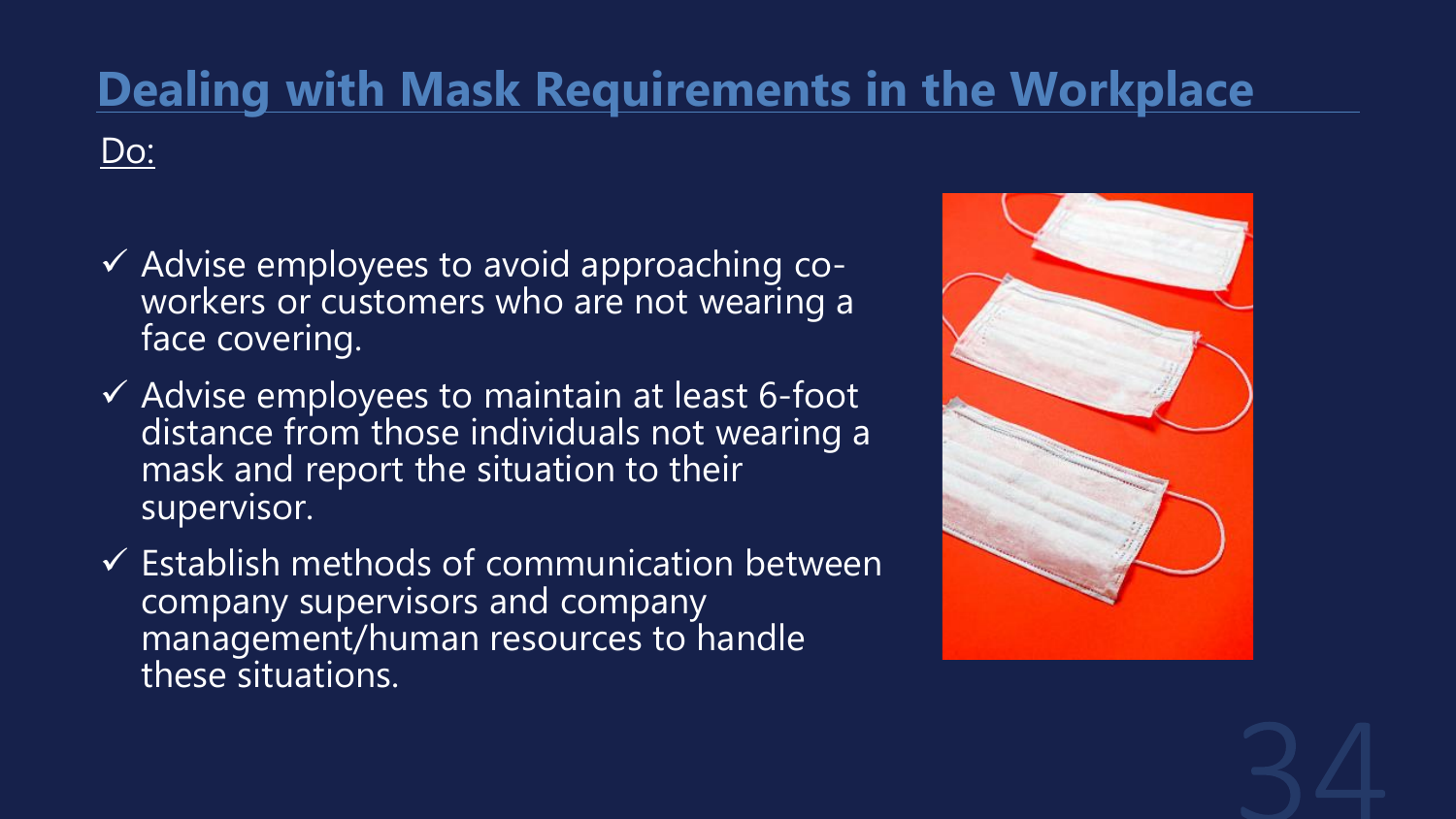## **Dealing with Mask Requirements in the Workplace**



#### <u>Do:</u>

- $\checkmark$  Train employees on how to manage these issues, including how to de-escalate confrontations and workplace violence minimization.
- Engage in the interactive process with customers who claim a disability-related reason for being unable to wear a face covering.
- Depending on the circumstances, contact your local law enforcement department.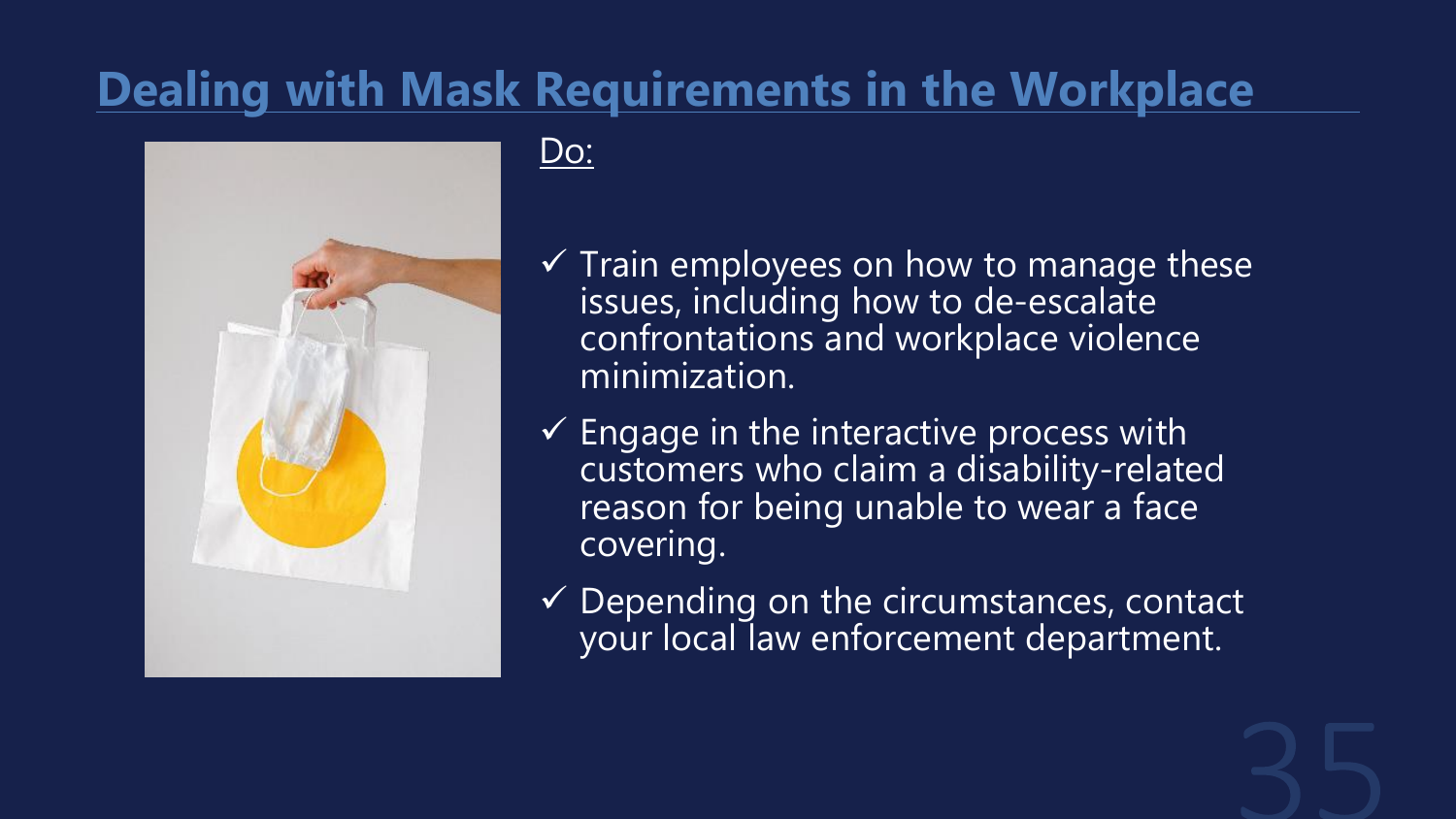### **Stay Up-To-Date with Zaller Law Group**

#### BLOG: [www.californiaemploymentlawreport.com](http://www.californiaemploymentlawreport.com/)

YOUTUBE: Employment Law Report



#### **CALIFORNIA EMPLOYMENT LAW REPORT** 8000069 **CONTINUES** About  $_{\rm max}$ **ZALLER LAW GROUP. PO BAT (10-NOTER** .... EMPLOYANCE TLAAR 百合 White discussion **Burning Smith & Contract** Flereon. incluy.





#### PODCAST AVAILABLE ON: